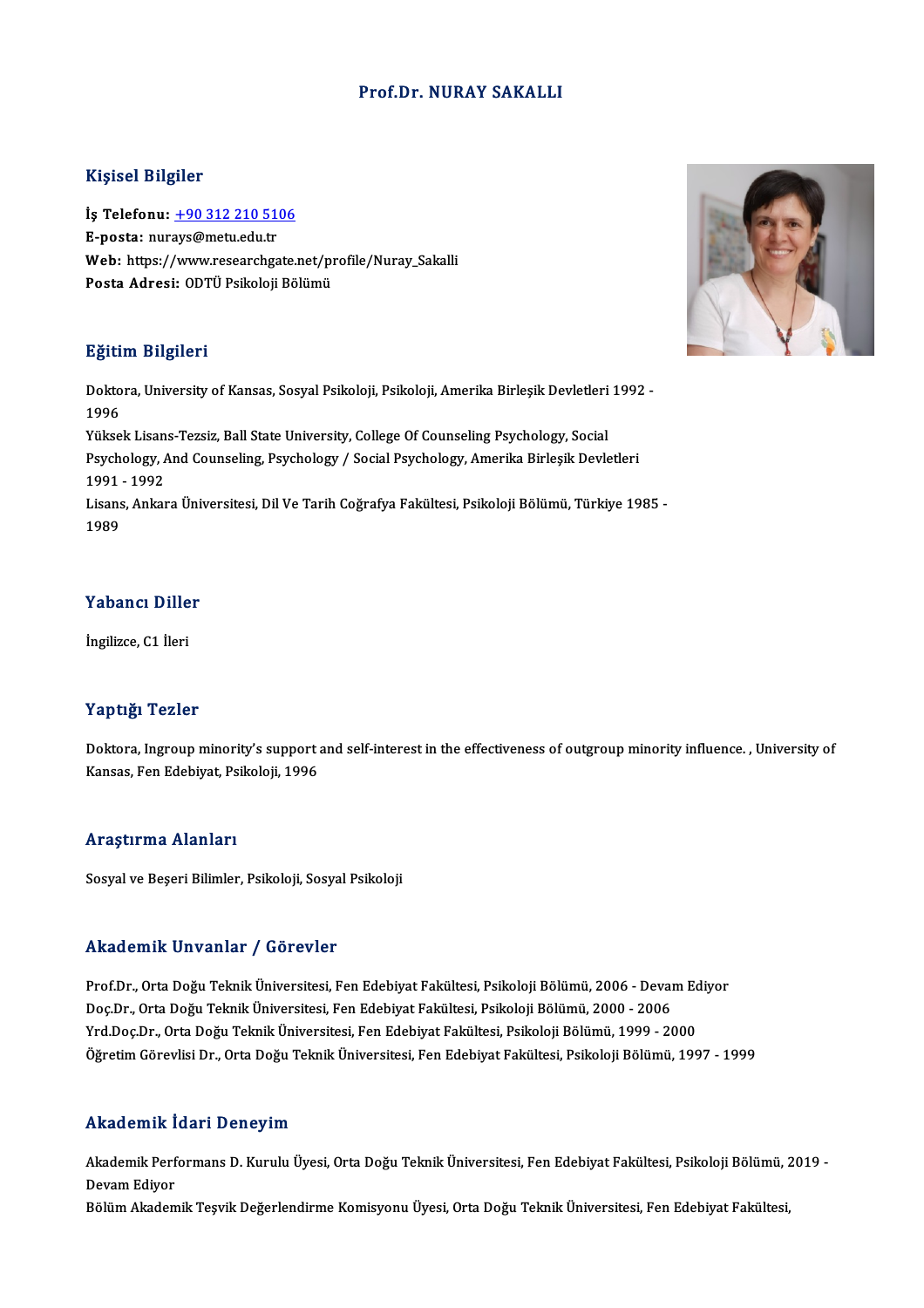Psikoloji Bölümü, 2019 - 2019 Psikoloji Bölümü, 2019 - 2019<br>Bölüm Akademik Teşvik Değerlendirme Komisyonu Üyesi, Orta Doğu Teknik Üniversitesi, Fen Edebiyat Fakültesi,<br>Psikoloji Bölümü, 2018 - 2018 Psikoloji Bölümü, 2019 - 2019<br>Bölüm Akademik Teşvik Değerl<br>Psikoloji Bölümü, 2018 - 2018<br>Bölüm Boskan Varduması, Orta Bölüm Akademik Teşvik Değerlendirme Komisyonu Üyesi, Orta Doğu Teknik Üniversitesi, Fen Edebiyat Fakültesi<br>Psikoloji Bölümü, 2018 - 2018<br>Bölüm Alademik Tesvik Değenlendirme Komisyonu Üyesi, Fen Edebiyat Fakültesi, Psikoloj Psikoloji Bölümü, 2018 - 2018<br>Bölüm Başkan Yardımcısı, Orta Doğu Teknik Üniversitesi, Fen Edebiyat Fakültesi, Psikoloji Bölümü, 2017 - 2017<br>Bölüm Akademik Teşvik Değerlendirme Komisyonu Üyesi, Orta Doğu Teknik Üniversitesi Bölüm Başkan Yardımcısı, Orta Doğu Teknik Üniversitesi, Fen Edebiyat Fakültesi, Psikoloji Bölümü, 2017 - 2017<br>Bölüm Akademik Teşvik Değerlendirme Komisyonu Üyesi, Orta Doğu Teknik Üniversitesi, Fen Edebiyat Fakültes<br>Psikol Bölüm Akademik Teşvik Değerlendirme Komisyonu Üyesi, Orta Doğu Teknik Üniversitesi, Fen Edebiyat Fakülte:<br>Psikoloji Bölümü, 2017 - 2017<br>BAP Alt Komisyon Üyesi, Orta Doğu Teknik Üniversitesi, Fen Edebiyat Fakültesi, Psikolo

## Verdiği Dersler

Verdiği Dersler<br>Psychology of Women and Gender, Lisans, 2018 - 2019, 2019 - 2020, 2020 - 2021<br>Intergreup rektions, Dektore, 2019, 2019, 2019, 2020, 2020, 2021 1919, 2019<br>1999 - Psychology of Women and Gender, Lisans, 2018 - 2019, 2019 - 2020, 2020<br>Intergroup relations, Doktora, 2018 - 2019, 2019 - 2020, 2020 - 2021<br>INDERENDENT STUDY, Doktora, 2017, 2019, 2019, 2020, 2020, 202 Psychology of Women and Gender, Lisans, 2018 - 2019, 2019 - 2020, 20:<br>Intergroup relations, Doktora, 2018 - 2019, 2019 - 2020, 2020 - 2021<br>INDEPENDENT STUDY, Doktora, 2017 - 2018, 2019 - 2020, 2020 - 2021<br>Pessarsh, Doktora Intergroup relations, Doktora, 2018 - 2019, 2019 - 2020, 2020 - 2021<br>INDEPENDENT STUDY, Doktora, 2017 - 2018, 2019 - 2020, 2020 - 20:<br>Research, Doktora, 2019 - 2020<br>Understanding Social Behavior, Lisans, 2019 - 2020 INDEPENDENT STUDY, Doktora, 2017 - 2018, 2019 - 2020, 2020 - 2021 Attitudes and Attitude Change, Doktora, 2020 - 2021 Understanding Social Behavior, Lisans, 2019 - 20<br>Attitudes and Attitude Change, Doktora, 2020 - 2<br>Topics in Social Psychology, Lisans, 2019 - 2020<br>Sosyal Baikalaii II Lisans, 2019 - 2010 Attitudes and Attitude Change, Doktora<br>Topics in Social Psychology, Lisans, 201<br>Sosyal Psikoloji II, Lisans, 2018 - 2019<br>Summar Prastice, Lisans, 2017, 2018 Topics in Social Psychology, Lisans, 2019 - 2020<br>Sosyal Psikoloji II, Lisans, 2018 - 2019<br>Summer Practice, Lisans, 2017 - 2018, 2019 - 2020<br>Sosyal psikoloji I, Lisans, 2019, 2019 Sosyal Psikoloji II, Lisans, 2018 - 2019<br>Summer Practice, Lisans, 2017 - 2018, 2019 - 2020<br>Sosyal psikoloji I, Lisans, 2018 - 2019 SUPERVISED RESEARCH IN PSYCHOLOGY, Doktora, 2018 - 2019

#### Yönetilen Tezler

Yönetilen Tezler<br>Sakallı Uğurlu N., Stalking as a new form of violence: Its relationship with ambivalent sexism, honor endorsement and<br>sender hased violence ettivides. Vülselt Lisens, D.BASAR(Öğmensi), 2019 1 SASENSA 1 SASE<br>Sakallı Uğurlu N., Stalking as a new form of violence: Its relationship with a<br>gender-based violence attitudes, Yüksek Lisans, D.BAŞAR(Öğrenci), 2019<br>Sakallı Uğurlu N., BBECARIOUS MANHOOD IN TURKEV EARNED, Sakallı Uğurlu N., Stalking as a new form of violence: Its relationship with ambivalent sexism, honor endorsement a<br>gender-based violence attitudes, Yüksek Lisans, D.BAŞAR(Öğrenci), 2019<br>Sakallı Uğurlu N., PRECARIOUS MANHO gender-based violence attitudes, Yüksel<br>Sakallı Uğurlu N., PRECARIOUS MANHO<br>Doktora, B.TÜRKOĞLU(Öğrenci), 2019<br>Sakallı Uğurlu N., THE PREDICTORS OF Sakallı Uğurlu N., PRECARIOUS MANHOOD IN TURKEY:EARNED, LOST, AND THREATENED STATUS OF MANHOOD,<br>Doktora, B.TÜRKOĞLU(Öğrenci), 2019<br>Sakallı Uğurlu N., THE PREDICTORS OF ATTITUDES TOWARD DIVORCED WOMEN: AMBIVALENT SEXISM AND Doktora, B.TÜRKOĞLU(Öğrenci), 2019<br>Sakallı Uğurlu N., THE PREDICTORS OF ATTITUDES TOWAI<br>JUSTIFICATION, Yüksek Lisans, D.KOSKOS(Öğrenci), 2019<br>Sakallı Hğurlu N., Are yemen and man's atımisel advestion Sakallı Uğurlu N., THE PREDICTORS OF ATTITUDES TOWARD DIVORCED WOMEN: AMBIVALENT SEXISM AND SYSTEM<br>JUSTIFICATION, Yüksek Lisans, D.KOSKOS(Öğrenci), 2019<br>Sakallı Uğurlu N., Are women and men's atypical educational choices p JUSTIFICATION, Yüksek Lisans, D.KOSKOS(Öğrenci), 2019<br>Sakallı Uğurlu N., Are women and men's atypical educational choices p<br>sexism, and precarious manhood, Doktora, A.KUZLAK(Öğrenci), 2019<br>SAKALLLUĞUPLU N. A tarrar manasam Sakallı Uğurlu N., Are women and men's atypical educational choices punished? gender system justification, ambivalent<br>sexism, and precarious manhood, Doktora, A.KUZLAK(Öğrenci), 2019<br>SAKALLI UĞURLU N., A terror management sexism, and precarious manhood, Doktora, A.KUZLAK(Öğren<br>SAKALLI UĞURLU N., A terror management perspective to sy<br>earthquakes in Turkey, Doktora, C.DOĞULU(Öğrenci), 2017<br>Sakallı Uğurlu N., The effect of system justification SAKALLI UĞURLU N., A terror management perspective to system justification in disaster context: the case of<br>earthquakes in Turkey, Doktora, C.DOĞULU(Öğrenci), 2017<br>Sakallı Uğurlu N., The effect of system justification and earthquakes in Turkey, Doktora, C.DOĞULU(Öğrenci), 201<br>Sakallı Uğurlu N., The effect of system justification and reg<br>honor based violence, Doktora, G.AKBAŞ(Öğrenci), 2016<br>SAKALLULÖUPLU N. Evamining bonor sulture in Turkey. Sakallı Uğurlu N., The effect of system justification and regulatory focus orientation in the endorsement of honor and<br>honor based violence, Doktora, G.AKBAŞ(Öğrenci), 2016<br>SAKALLI UĞURLU N., Examining honor culture in Tur honor based violence, Doktora, G.AKBAŞ(Öğrenci), 2016<br>SAKALLI UĞURLU N., Examining honor culture in Turkey: honor, manhood, & man-to-man response to insult, Doktora,<br>V.MEHMET(Öğrenci), 2016 SAKALLI UĞURLU N., Examining honor culture in Turkey: honor, manhood, & man-to-man response to insult, Doktora,<br>V.MEHMET(Öğrenci), 2016<br>SAKALLI UĞURLU N., Attitudes toward managers in Turkey: The effects of gender of emplo V.MEHMET(Öğrenci), 2016<br>SAKALLI UĞURLU N., Attitudes toward managers in Turkey: The effects<br>social dominance orientation, Yüksek Lisans, N.GURUR(Öğrenci), 2016<br>Sekallı Uğurlu N. Social pevebologiasl predistore of violones SAKALLI UĞURLU N., Attitudes toward managers in Turkey: The effects of gender of employees, gender<br>social dominance orientation, Yüksek Lisans, N.GURUR(Öğrenci), 2016<br>Sakallı Uğurlu N., Social psychological predictors of v social dominance orientati<br>Sakallı Uğurlu N., Social psy<br>S.CEYLAN(Öğrenci), 2016<br>Sakallı Uğurlu N. Investise Sakallı Uğurlu N., Social psychological predictors of violence against women in honor cultures, Doktora,<br>S.CEYLAN(Öğrenci), 2016<br>Sakallı Uğurlu N., Investigating the role of justice sensitivity on volunteering, Yüksek Lisa S.CEYLAN(Öğrenci), 2016<br>Sakallı Uğurlu N., Investigating the role of justice sensitivity on volunteering, Yüksek Lisans, Z.ŞAKLAR(Öğrenci), 2<br>Sakallı Uğurlu N., Effects of mortality salience on Turkish people's decisions t Sakallı Uğurlu N., Investigating the role of justice sensi<br>Sakallı Uğurlu N., Effects of mortality salience on Turki<br>consume, Yüksek Lisans, G.BİLİCİLER(Öğrenci), 2015<br>SAKALLUĞURLU N., The role of sasial dominanse ori Sakallı Uğurlu N., Effects of mortality salience on Turkish people's decisions to how much, for whom and what to<br>consume, Yüksek Lisans, G.BİLİCİLER(Öğrenci), 2015 consume, Yüksek Lisans, G.BİLİCİLER(Öğrenci), 2015<br>SAKALLI UĞURLU N., The role of social dominance orientation, empathy, and perceived t<br>Turkish citizens toward Syrian immigrants, Yüksek Lisans, E.KARAOĞLU(Öğrenci), 2015<br>S SAKALLI UĞURLU N., The role of social dominance orientation, empathy, and perceived threat in predicting prejudice of<br>Turkish citizens toward Syrian immigrants, Yüksek Lisans, E.KARAOĞLU(Öğrenci), 2015<br>SAKALLI UĞURLU N., P Turkish citizens toward Syrian immigrants, Yüksek<br>SAKALLI UĞURLU N., Promoting organ donation th<br>religiosity, Yüksek Lisans, S.DERVİŞ(Öğrenci), 2015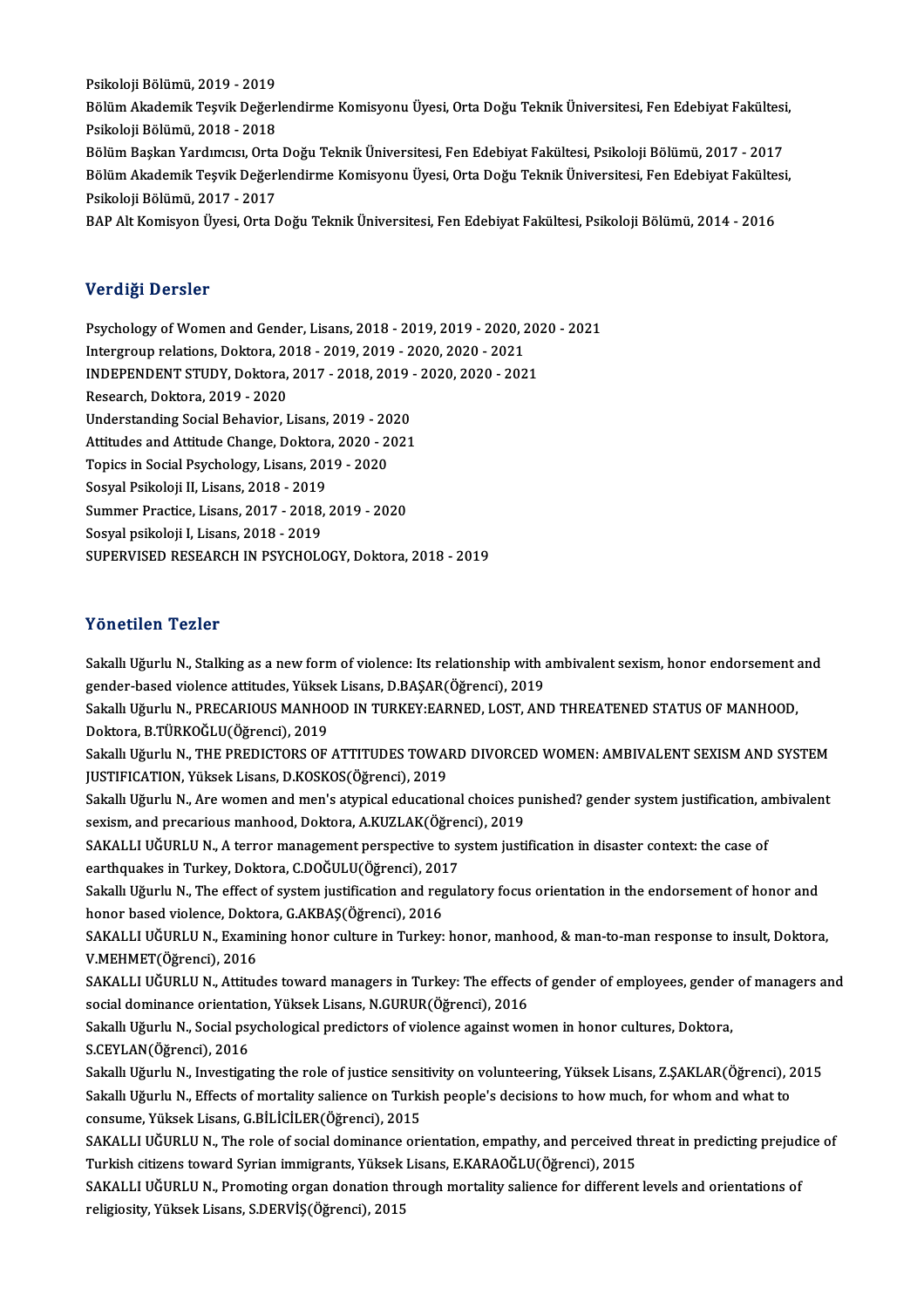SAKALLI UĞURLU N., Acculturative stress among international students: The role of emotional intelligence, optimism,<br>and self monitoring, Vülteek Lisens, B.ALVIS(Öğmensi), 2014. SAKALLI UĞURLU N., Acculturative stress among internation<br>and self-monitoring, Yüksek Lisans, B.ALKIŞ(Öğrenci), 2014<br>SAKALLULÖURLU N., Stereetyming emeng foetball fans in Tu SAKALLI UĞURLU N., Acculturative stress among international students: The role of emotional intelligence, optimism<br>and self-monitoring, Yüksek Lisans, B.ALKIŞ(Öğrenci), 2014<br>SAKALLI UĞURLU N., Stereotyping among football f

and self-monitoring, Yüksek Lisans, B.ALKIŞ(Öğrenci), 2014<br>SAKALLI UĞURLU N., Stereotyping among football fans in Turkey: A terror management perspective, Yüksek Lisans,<br>A.KUZLAK(Öğrenci), 2014 SAKALLI UĞURLU N., Stereotyping among football fans in Turkey: A terror management perspective, Yüksek Li:<br>A.KUZLAK(Öğrenci), 2014<br>SAKALLI UĞURLU N., The relationship between collective guilt and two modes of group identif

A.KUZLAK(Öğrenci), 2014<br>SAKALLI UĞURLU N., The relationship between collective guilt and two modes<br>glorification and ingroup attachment, Yüksek Lisans, Ö.SERAP(Öğrenci), 2014<br>SAKALLUJÖUPLU N. Social psychologisel verjables SAKALLI UĞURLU N., The relationship between collective guilt and two modes of group identification: Ingroup<br>glorification and ingroup attachment, Yüksek Lisans, Ö.SERAP(Öğrenci), 2014<br>SAKALLI UĞURLU N., Social psychologica

glorification and ingroup atta<br>SAKALLI UĞURLU N., Social p:<br>S.PAKHUYLU(Öğrenci), 2013<br>SAKALLI UĞUPLU N., Boducin SAKALLI UĞURLU N., Social psychological variables affecting political participation of youth in Turkey, Yüksek Lisans,<br>S.PAKHUYLU(Öğrenci), 2013<br>SAKALLI UĞURLU N., Reducing prejudice through imagined social contact, Yüksek

S.PAK<br>SAKAI<br>2013<br>SAKAI SAKALLI UĞURLU N., Reducing prejudice through imagined social contact, Yüksek Lisans, S.KÜÇÜKKÖMÜRLER(Öğre<br>2013<br>SAKALLI UĞURLU N., The predictors of attitudes toward military: Turkish identity, uninational ideology, ambiva

2013<br>SAKALLI UĞURLU N., The predictors of attitudes toward military: Turkish identity, unination<br>sexism, conservatism, and religious orientation, Yüksek Lisans, F.ÖZDEMİR(Öğrenci), 2013<br>Sekallı Uğurlu N. Componestoru natur SAKALLI UĞURLU N., The predictors of attitudes toward military: Turkish identity, uninational ideology, ambivale<br>sexism, conservatism, and religious orientation, Yüksek Lisans, F.ÖZDEMİR(Öğrenci), 2013<br>Sakallı Uğurlu N., C

sexism, conservatism, and religious orientation, Yüksek Lisans, F.ÖZDEMİR(Ö<br>Sakallı Uğurlu N., Compensatory nature of mixed stereotypes: An investigation<br>framework of stereotype content model, Doktora, T.AKTAN(Öğrenci), 20 Sakallı Uğurlu N., Compensatory nature of mixed stereotypes: An investigation of underlying mechanisms in the<br>framework of stereotype content model, Doktora, T.AKTAN(Öğrenci), 2012<br>Sakallı Uğurlu N., Sexual harassment amon

framework of stereotype<br>Sakallı Uğurlu N., Sexual I<br>E.Zengin(Öğrenci), 2012<br>Sakallı Uğurlu N., The pre Sakallı Uğurlu N., Sexual harassment among Turkish female athletes: The role of ambivalent sexism, Yüksek Lisans,<br>E.Zengin(Öğrenci), 2012<br>Sakallı Uğurlu N., The predictors of attitudes toward physical wife abuse: Ambivalen

E.Zengin(Öğrenci), 2012<br>Sakallı Uğurlu N., The predictors of attitudes toward physical<br>religious orientation, Yüksek Lisans, N.Ercan(Öğrenci), 2009<br>Sakallı Uğurlu N., Assesistion of religious identifisation, perse Sakallı Uğurlu N., The predictors of attitudes toward physical wife abuse: Ambivalent sexism, system justification, and<br>religious orientation, Yüksek Lisans, N.Ercan(Öğrenci), 2009<br>Sakallı Uğurlu N., Association of religio

religious orientation, Yüksek Lisans, N.Ercan(Öğrenci), 2009<br>Sakallı Uğurlu N., Association of religious identification, perceived discrimination, and political t<br>between ethnic and societal (national) identification, Yüks Sakallı Uğurlu N., Association of religious identification, perceived discrimination, and political trust with the relationship commitment: Perceived parenting style, parental approval and societal (national) identificatio

between ethnic and societal (national) identification, Yüksek Lisans, A.Çoymak(Öğrenci), 2009<br>Sakallı Uğurlu N., The predictors of relationship commitment: Perceived parenting style, parental approval and<br>psychological rea Sakallı Uğurlu N., The predictors of relationship commitment: Perceived parenting style, parental approval and<br>psychological reactance, Yüksek Lisans, E.Beşikçi(Öğrenci), 2008<br>SAKALLI UĞURLU N., The predictors of understan

psychological reactance, Yüksek Lisans, E.Beşikçi(Öğrenci), 2008<br>SAKALLI UĞURLU N., The predictors of understanding of honor and a<br>sexism and system justification, Yüksek Lisans, R.IŞIK(Öğrenci), 2008<br>SAKALLUĞURLU N., The SAKALLI UĞURLU N., The predictors of understanding of honor and attitudes toward honor related violence: Ambival<br>sexism and system justification, Yüksek Lisans, R.IŞIK(Öğrenci), 2008<br>SAKALLI UĞURLU N., The predictors of at

sexism and system justification, Yüksek Lisans, R.IŞIK(Öğrenci), 2008<br>SAKALLI UĞURLU N., The predictors of attitudes toward sexual harassment: Locus of control, ambivalent sexism and<br>gender differences, Yüksek Lisans, S.SA SAKALLI UĞURLU N., The predictors of attitudes toward sexual harassment: Locus of control, ambivalent sexism a<br>gender differences, Yüksek Lisans, S.SALMAN(Öğrenci), 2007<br>SAKALLI UĞURLU N., Predictors of attitudes toward se

gender differences, Yüksek Lisans, S.SALMAN(Öğrenci), 2007<br>SAKALLI UĞURLU N., Predictors of attitudes toward sexual harrassmer<br>men,and gender differences, Yüksek Lisans, S.TURGUT(Öğrenci), 2007<br>SAKALLLUĞUPLU N. Pehavioral SAKALLI UĞURLU N., Predictors of attitudes toward sexual harrassment: Ambivalent sexism, ambivalence toward<br>men,and gender differences, Yüksek Lisans, S.TURGUT(Öğrenci), 2007<br>SAKALLI UĞURLU N., Behavioral preferences, feel

men,and gender differences, Yüksek Lisans, S.TURGUT(Öğrenci), 2007<br>SAKALLI UĞURLU N., Behavioral preferences, feelings, and social identity level in a low-status group: The impacts of<br>social identity salience, and group bo SAKALLI UĞURLU N., Behavioral pr<br>social identity salience, and group b<br>Lisans, V.MEHMET(Öğrenci), 2007<br>SAKALLLUĞUPLU N. The rektionel social identity salience, and group boundary permeability with a novel concept of hierarchical permeability, Yükse<br>Lisans, V.MEHMET(Öğrenci), 2007<br>SAKALLI UĞURLU N., The relationship between attribution related to aquisiti

Lisans, V.MEHMET(Öğrenci), 2007<br>SAKALLI UĞURLU N., The relationship between attribution related to aquisition of managerial position by<br>attitudes toward women managers, sexism and sex differences, Yüksek Lisans, D.ÖZKAN(Öğ SAKALLI UĞURLU N., The relationship between attribution related to aquisition of managerial position by women,<br>attitudes toward women managers, sexism and sex differences, Yüksek Lisans, D.ÖZKAN(Öğrenci), 2006<br>SAKALLI UĞUR

attitudes toward women managers, sexism and sex differences, Yüksek Lisans, D.ÖZKAN(Öğrenci), 2006<br>SAKALLI UĞURLU N., Effects of ambivalent sexism, locus of control, empathy, and belief in a just world on attitudes<br>toward SAKALLI UĞURLU N., Effects of ambivalent sexism, locus of control, empathy, and belief in a just world on attitudes<br>toward rape victims, Yüksek Lisans, Z.SILA(Öğrenci), 2006<br>SAKALLI UĞURLU N., The relationships between ver

toward rape victims, Yüksek Lisans, Z.SILA(Öğrenci), 2006<br>SAKALLI UĞURLU N., The relationships between vertical and horizontal individualism-collectivism, religiosity,<br>parenting styles from perspective of parents and their SAKALLI UĞURLU N., The relationships between vertical and horizontal individualism-collectivism, religiosity, and<br>parenting styles from perspective of parents and their children, Yüksek Lisans, N.TAŞDEMİR(Öğrenci), 2006<br>SA parenting styles from perspective of parents and their child<br>SAKALLI UĞURLU N., Value similarities of wives and husbar<br>marital adjustment, Yüksek Lisans, A.ÖZEN(Öğrenci), 2006<br>SAKALLUĞURLU N. Ambiyalart savism, ambiyalansa SAKALLI UĞURLU N., Value similarities of wives and husbands and conflict resolution styles of spouses as predictors of<br>marital adjustment, Yüksek Lisans, A.ÖZEN(Öğrenci), 2006<br>SAKALLI UĞURLU N., Ambivalent sexism, ambivale

marital adjustment, Yüksek Lisans, A.ÖZEN(Öğrenci), 2006<br>SAKALLI UĞURLU N., Ambivalent sexism, ambivalence toward men and demographic variables as predictors of Turk<br>college students' attitudes toward men in social and wom SAKA<br>college<br>2006<br>Sakall college students' attitudes toward men in social and women in natural sciences, Yüksek Lisans, G.GÜLÇÜR(Öğrenci),<br>2006<br>Sakallı Uğurlu N., Attitudes toward marital violence: Individual and situational factors, Yüksek Lisans

2006<br>Sakallı Uğurlu N., Attitudes toward marital violence: Individual and situational factors, Yüksek Lisans, S.Ulu(Öğrenci),<br>2003 Sakallı Uğurlu N., Attitudes toward marital violence: Individual and situational factors, Yüksek Lisans, S.Ulu(Öğrenci),<br>2003<br>SAKALLI UĞURLU N., Attitudes to word suicide: Application of the attribution valve model of prej

2003<br>SAKALLI UĞURLU N., Attitu<br>A.MÜNİRE(Öğrenci), 2002<br>SAKALLLUĞUPLU N., The E SAKALLI UĞURLU N., Attitudes to word suicide: Application of the attribution valve model of prejudice, Yüksek Lisans,<br>A.MÜNİRE(Öğrenci), 2002<br>SAKALLI UĞURLU N., The Effects of sexism and sex role orientation on romantic re

A.MÜNİRE(Öğrenci), 2002<br>SAKALLI UĞURLU N., The<br>F.CURUN(Öğrenci), 2001<br>SAKALLUĞURLU N., Atti SAKALLI UĞURLU N., The Effects of sexism and sex role orientation on romantic relationship satisfaction, Yüksek Lisans,<br>F.CURUN(Öğrenci), 2001<br>SAKALLI UĞURLU N., Attitudes toward women in managerial positions: The effects

F.CURUN(Öğrenci), 2001<br>SAKALLI UĞURLU N., Attitudes toward women in managerial positions: The effects of ambivalent sexism, patriarchy and<br>gender differences on these attitudes, Yüksek Lisans, B.BEYDOĞAN(Öğrenci), 2001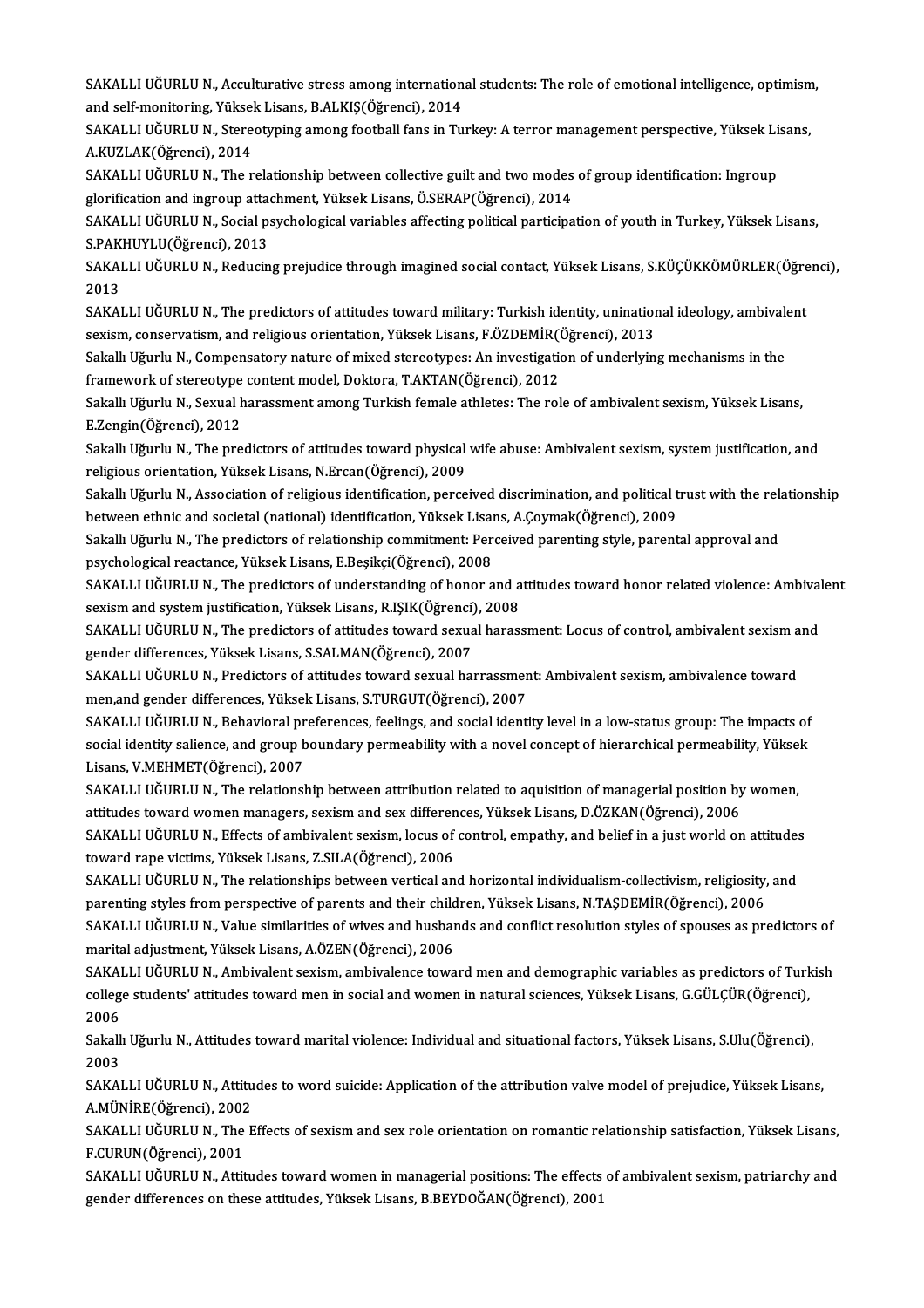## JüriÜyelikleri

**Jüri Üyelikleri**<br>Tez Savunma (Doktora), Tez Savunma (Doktora), Ankara Üniversitesi, Haziran, 2021<br>Ödül ODTÜ SBE Teg Ödülü, Orta Doğu Telmik Üniversitesi Subet, 2021 Jarr Oyommorr<br>Tez Savunma (Doktora), Tez Savunma (Doktora), Ankara Üniversitesi, F<br>Ödül, ODTÜ SBE Tez Ödülü , Orta Doğu Teknik Üniversitesi, Şubat, 2021<br>Akademik Kadnava Atama, Akademik Kadnava Atama, Canakkala Onsaki Tez Savunma (Doktora), Tez Savunma (Doktora), Ankara Üniversitesi, Haziran, 2021<br>Ödül, ODTÜ SBE Tez Ödülü , Orta Doğu Teknik Üniversitesi, Şubat, 2021<br>Akademik Kadroya Atama, Akademik Kadroya Atama, Çanakkale Onsekiz Mart Ödül, ODTÜ SBE Tez Ödülü , Orta Doğu Teknik Üniversitesi, Şubat, 2021<br>Akademik Kadroya Atama, Akademik Kadroya Atama, Çanakkale Onsekiz Mart<br>Doçentlik Sınavı, Doçentlik Sınavı, Orta Doğu Teknik Üniversitesi, Aralık, 2020<br>D Akademik Kadroya Atama, Akademik Kadroya Atama, Çanakkale Onsekiz Mart Üniversitesi, Aralık, 2020<br>Doçentlik Sınavı, Doçentlik Sınavı, Orta Doğu Teknik Üniversitesi, Aralık, 2020<br>Doktora Tez İzleme Komitesi (TİK) Üyeliği, D Doçentlik Sınav<br>Doktora Tez İzk<br>Temmuz, 2020<br>Dosantlik Sınav Doktora Tez İzleme Komitesi (TİK) Üyeliği, Doktora Tez İzleme Komitesi (TİK)<br>Temmuz, 2020<br>Doçentlik Sınavı, Doçentlik Sınavı, Orta Doğu Teknik Üniversitesi, Şubat, 2020<br>Doçentlik Sınavı, Doçentlik Sınavı, Orta Doğu Teknik Temmuz, 2020<br>Doçentlik Sınavı, Doçentlik Sınavı, Orta Doğu Teknik Üniversitesi, Şubat, 2020<br>Doçentlik Sınavı, Doçentlik Sınavı, Orta Doğu Teknik Üniversitesi, Şubat, 2020<br>Ter Sauunma (Dektara), Ter sauunma, ODTÜ, Beikeleji Doçentlik Sınavı, Doçentlik Sınavı, Orta Doğu Teknik Üniversitesi, Şub<br>Doçentlik Sınavı, Doçentlik Sınavı, Orta Doğu Teknik Üniversitesi, Şub<br>Tez Savunma (Doktora), Tez savunma, ODTÜ- Psikoloji, Şubat, 2019<br>Tez Savunma (Vä Doçentlik Sınavı, Doçentlik Sınavı, Orta Doğu Teknik Üniversitesi, Şubat, 2020<br>Tez Savunma (Doktora), Tez savunma, ODTÜ-Psikoloji, Şubat, 2019<br>Tez Savunma (Yüksek Lisans), YL Tez savunması, ODTÜ-Psikoloji, Ocak, 2019<br>Dokto Tez Savunma (Yüksek Lisans), YL Tez savunması, ODTÜ-Psikoloji, Ocak, 2019 Doktora Yeterlik Sınavı, Doktora Yeterlik Sınavı, Ankara Üniversitesi, Aralık, 2018 Doktora Yeterlik Sınavı, Doktora Yeterlik Sınavı, Orta Doğu Teknik Üniversitesi, Kasım, 2018 Tez Savunma (Doktora),Tez Savunma (Doktora),OrtaDoğuTeknikÜniversitesi,Ekim,2018

#### Tasarladığı Dersler

Tasarladığı Dersler<br>Sakallı Uğurlu N., Applied Social Psychology , Lisans, 2005 - 2006<br>Sakallı Uğurlu N. Consumer Behaviar, Lisans, 2003, ...2004 1 abar raarg.<br>Sakallı Uğurlu N., Applied Social Psychology , Lisans, 2005 -<br>Sakallı Uğurlu N., Consumer Behavior, Lisans, 2003 - 2004<br>Sakallı Uğurlu N., Attitudes and Attitude Change, Dektore, 1 Sakallı Uğurlu N., Consumer Behavior, Lisans, 2003 - 2004<br>Sakallı Uğurlu N., Attitudes and Attitude Change, Doktora, 1998 - 1999 Sakallı Uğurlu N., Attitude Measurement and Scale Development, Doktora, 1997 - 1998

# Sakam ogurlu N., Atutude Measurement and Scale Development, Doktora, 1997 - 1998<br>SCI, SSCI ve AHCI İndekslerine Giren Dergilerde Yayınlanan Makaleler

- CI, SSCI ve AHCI İndekslerine Giren Dergilerde Yayınlanan Makaleler<br>I. The associations among self-silencing, ambivalent sexism, and perceived devaluation of women in<br> Turkey The associations among self-silencing, ambivalent sexism, and perceived devaluation of women in<br>Turkey Akarsu A.S., Sakallı N. Turkey<br>Akarsu A. S. , Sakallı N.<br>Current Psychology, ss.1-13, 2021 (SSCI İndekslerine Giren Dergi)<br>Stereetunes of single and married wemen and men in Turk II. Stereotypes of single and married women and men in Turkish culture<br>Sakallı N., Türkoğlu Demirel B., Kuzlak A., Gupta A. Current Psychology, ss.1-13, 2021 (SSCI İndeksler<br>Stereotypes of single and married women are<br>Sakallı N., Türkoğlu Demirel B., Kuzlak A., Gupta A.<br>CUPPENT PSYCHOLOCY, silt 40, ss.1, ss.212, 225, 2 CURRENTPSYCHOLOGY, cilt.40, sa.1, ss.213-225,2021 (SSCI İndekslerineGirenDergi) Sakallı N., Türkoğlu Demirel B., Kuzlak A., Gupta A.<br>CURRENT PSYCHOLOGY, cilt.40, sa.1, ss.213-225, 2021 (SSCI İndekslerine Giren Dergi)<br>III. Predictors of tolerating violence against women: honor concerns and fundamentali **CURRENT PS<br>Predictors c<br>orientation**<br>Cevlan Batur Predictors of tolerating violence aga:<br>orientation<br>Ceylan-Batur S., SAKALLI N., Gunaratne S.<br>Current Peychology, 2021 (SSCLIndekaler orientation<br>Ceylan-Batur S., SAKALLI N., Gunaratne S.<br>Current Psychology, 2021 (SSCI İndekslerine Giren Dergi) Ceylan-Batur S., SAKALLI N., Gunaratne S.<br>Current Psychology, 2021 (SSCI İndekslerine Giren Dergi)<br>IV. Development of Attitudes Toward Voluntary Childlessness Scale and Its Associations With<br>Ambivelant Saviam in Turkay Current Psychology, 2021 (SSCI İ:<br>Development of Attitudes Tov<br>Ambivalent Sexism in Turkey<br>Behtivar Savzar B. Sakallı Hăurlu Development of Attitudes Towar<br>Ambivalent Sexism in Turkey<br>Bahtiyar-Saygan B., Sakallı-Uğurlu N.<br>Journal of Family Jesues, silt 40, sa 17 Ambivalent Sexism in Turkey<br>Bahtiyar-Saygan B., Sakallı-Uğurlu N.<br>Journal of Family Issues, cilt.40, sa.17, ss.2499-2527, 2019 (SSCI İndekslerine Giren Dergi)<br>Predistins Attitudes toward the Massuline Strusture of the Mili Bahtiyar-Saygan B., Sakallı-Uğurlu N.<br>Journal of Family Issues, cilt.40, sa.17, ss.2499-2527, 2019 (SSCI İndekslerine Giren Dergi)<br>V. Predicting Attitudes toward the Masculine Structure of the Military with Turkish Ide
- Journal of Family Issue<br><mark>Predicting Attitudes</mark><br>Ambivalent Sexism<br>Sekally Uğurlu N. Özde Sakallı-Uğurlu N., Özdemir F.

SEX ROLES, cilt.76, ss.511-519, 2017 (SSCI İndekslerine Giren Dergi)

Sakallı-Uğurlu N., Özdemir F.<br>SEX ROLES, cilt.76, ss.511-519, 2017 (SSCI İndekslerine Giren Dergi)<br>VI. Comparing Heterosexuals' and Gay Men/Lesbians' Responses to Relationship Problems and the<br>Effects of Internalized Hemen SEX ROLES, cilt.76, ss.511-519, 2017 (SSCI İndekslerine Giren Dergi)<br>Comparing Heterosexuals' and Gay Men/Lesbians' Responses to Relationship Problems and the<br>Effects of Internalized Homophobia on Gay Men/Lesbians' Respons Compar<br>Effects<br>Turkey<br><sup>Olptton N</sup> Effects of Internalized Homophobi<br>Turkey<br>Okutan N., Sunal A. B. , Sakallı-Uğurlu N.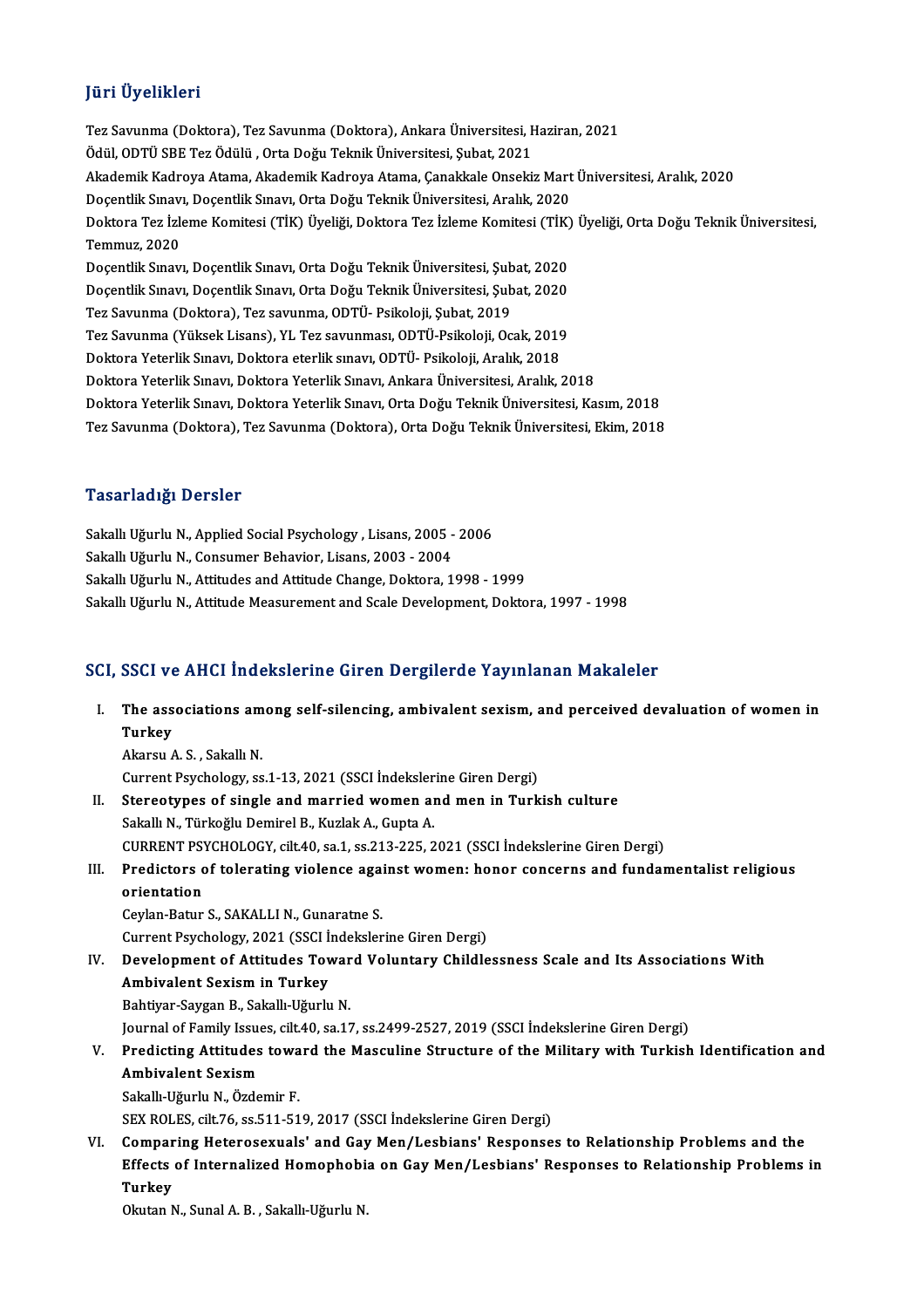JOURNAL OF HOMOSEXUALITY, cilt.64, ss.218-238, 2017 (SSCI İndekslerine Giren Dergi)<br>Quantitative Emninical Studies en Wemen's Issues in Islamis Cultures: Introdu

JOURNAL OF HOMOSEXUALITY, cilt.64, ss.218-238, 2017 (SSCI İndekslerine Giren Dergi)<br>VII. Quantitative Empirical Studies on Women's Issues in Islamic Cultures: Introduction to Special Issue<br>Sekalli Hayrly N **JOURNAL OF HOI<br>Quantitative En<br>Sakalli-Ugurlu N.**<br>SEY POLES silt 7 Quantitative Empirical Studies on Women's Issues in Islamic<br>Sakalli-Ugurlu N.<br>SEX ROLES, cilt.75, ss.535-542, 2016 (SSCI İndekslerine Giren Dergi)<br>Why De Women Enderge Haner Beliefe? Ambiyelent Seviem

- Sakalli-Ugurlu N.<br>SEX ROLES, cilt.75, ss.535-542, 2016 (SSCI Indekslerine Giren Dergi)<br>VIII. Why Do Women Endorse Honor Beliefs? Ambivalent Sexism and Religiosity as Predictors<br>Click B. Sakalli Haurly N. Akbas G. Orta L.M. SEX ROLES, cilt.75, ss.535-542, 2016 (SSCI İndekslerine Giren Dergi)<br>Why Do Women Endorse Honor Beliefs? Ambivalent Sexism<br>Glick P., Sakalli-Ugurlu N., Akbas G., Orta I.M. , Ceylan S. Why Do Women Endorse Honor Beliefs? Ambivalent Sexism<br>Glick P., Sakalli-Ugurlu N., Akbas G., Orta I. M. , Ceylan S.<br>SEX ROLES, cilt.75, ss.543-554, 2016 (SSCI İndekslerine Giren Dergi)<br>Predisting Attitudes Toward Cay Man w Glick P., Sakalli-Ugurlu N., Akbas G., Orta I. M. , Ceylan S.<br>IX. Predicting Attitudes Toward Gay Men with Ambivalence Toward Men, Questioning Religion, and<br>Conder Differences
- SEX ROLES, cilt.75, ss.543-554, 2016 (SSCI İndekslerine Giren Dergi)<br>Predicting Attitudes Toward Gay Men with Ambivalence Tow<br>Gender Differences<br>Sakalli-Ugurlu N., Uğurlu O. **Predicting Attitudes Tov<br>Gender Differences<br>Sakalli-Ugurlu N., Uğurlu O.<br>SEV POLES cilt 74 cc 105 ?** Gender Differences<br>Sakalli-Ugurlu N., Uğurlu O.<br>SEX ROLES, cilt.74, ss.195-205, 2016 (SSCI İndekslerine Giren Dergi)<br>Predistors of Turkish Woman's and Man's Attitudes toward (

X. Predictors of Turkish Women's and Men's Attitudes toward Sexual Harassment: Ambivalent Sexism,<br>and Ambivalence Toward Men SEX ROLES, cilt.74, ss.195-205, 201<br>Predictors of Turkish Women's<br>and Ambivalence Toward Men<br>Sekelli Haurly N. Selman S. Turgut and Ambivalence Toward Men<br>Sakalli-Ugurlu N., Salman S., Turgut S.<br>SEX ROLES, cilt.63, ss.871-881, 2010 (SSCI İndekslerine Giren Dergi)<br>The Belationshine betusen Ambivalent Seviem and Belisiesit

Sakalli-Ugurlu N., Salman S., Turgut S.

XI. The Relationships between Ambivalent Sexism and Religiosity among Turkish University Students<br>Tasdemir N., Sakalli-Ugurlu N. SEX ROLES, cilt.63, ss.871-881<br>The Relationships betweer<br>Tasdemır N., Sakalli-Ugurlu N.<br>SEX POLES, cilt.63, ss.420,426

SEX ROLES, cilt.62, ss.420-426, 2010 (SSCI İndekslerine Giren Dergi)

XII. Ambivalent Sexism, Gender, and Major as Predictors of Turkish College Students' Attitudes Toward SEX ROLES, cilt.62, ss.420-426, 2010 (SSCI İndekslerine<br>Ambivalent Sexism, Gender, and Major as Predic<br>Women and Men's Atypical Educational Choices<br>Sekalli Ururlu N **Ambivalent Sex<br>Women and Me<br>Sakalli-Ugurlu N.<br>SEX POLES cilt 6** 

Sakalli-Ugurlu N.<br>SEX ROLES, cilt.62, ss.427-437, 2010 (SSCI İndekslerine Giren Dergi)

Sakalli-Ugurlu N.<br>SEX ROLES, cilt.62, ss.427-437, 2010 (SSCI İndekslerine Giren Dergi)<br>XIII. Ambivalent sexism, belief in a just world, and empathy as predictors of Turkish students' attitudes<br>teward rane victims SEX ROLES, cilt.62, ss.4.<br>Ambivalent sexism, l<br>toward rape victims<br>Sakalli Haurlu N. Valen Ambivalent sexism, belief in a just<br>toward rape victims<br>Sakalli-Ugurlu N., Yalcın Z. S. , Glick P.<br>SEV POLES cilt 57, 28,880,895,2907

toward rape victims<br>Sakalli-Ugurlu N., Yalcın Z. S. , Glick P.<br>SEX ROLES, cilt.57, ss.889-895, 2007 (SSCI İndekslerine Giren Dergi)

Sakalli-Ugurlu N., Yalcın Z. S. , Glick P.<br>SEX ROLES, cilt.57, ss.889-895, 2007 (SSCI İndekslerine Giren Dergi)<br>XIV. Anti-American sentiment and America's perceived intent to dominate: An 11-nation study<br>Click B. FISKE Glick P., FISKE S. T. , ABRAMS D., DARDENNE B., FERREIRA M. C. , GONZALEZ R., HACHFELD C., HUANG L.,<br>HUTCHISON P., KIM H., et al. Anti-American sentiment<br>Glick P., FISKE S. T. , ABRAM:<br>HUTCHISON P., KIM H., et al.<br>BASIC AND APPLIED SOCIAL

BASIC AND APPLIED SOCIAL PSYCHOLOGY, cilt.28, sa.4, ss.363-373, 2006 (SSCI İndekslerine Giren Dergi)

- XV. Is traditional gender ideology associated with sex-typedmate preferences? A test in nine nations BASIC AND APPLIED SOCIAL PSYCHOLOGY, cilt.28, sa.4, ss.363-373, 2006 (SSCI İndekslerine Giren Dergi)<br>Is traditional gender ideology associated with sex-typed mate preferences? A test in nine natio<br>EASTWICK P. W. , EAGLY A. Is traditional gender ideology associated with sex-typ<br>EASTWICK P.W., EAGLY A. H., Glick P., JOHANNESEN-SCHMI<br>FREIBURGER P., HUANG L., LAMEIRAS FERNANDEZ M., et al.<br>SEX POLES silt 54, 20602-614, 2006 (SSCL Indekslering Gir EASTWICK P. W. , EAGLY A. H. , Glick P., JOHANNESEN-SCHMIDT M. C.<br>FREIBURGER P., HUANG L., LAMEIRAS FERNANDEZ M., et al.<br>SEX ROLES, cilt.54, ss.603-614, 2006 (SSCI İndekslerine Giren Dergi)<br>Pad but baldi. Ambiyalant attitu FREIBURGER P., HUANG L., LAMEIRAS FERNANDEZ M., et al.<br>SEX ROLES, cilt.54, ss.603-614, 2006 (SSCI Indekslerine Giren Dergi)<br>XVI. Bad but bold: Ambivalent attitudes toward men predict gender inequality in 16 nations<br>CLICK B
- SEX ROLES, cilt.54, ss.603-614, 2006 (SSCI İndekslerine Giren Dergi)<br>Bad but bold: Ambivalent attitudes toward men predict gender inequality in 16 nations<br>GLİCK P., LAMEİRAS M., FİSKE S., ECKES T., MASSER B., VOLPATO C., M **Bad but bold:<br>GLİCK P., LAME<br>Ugurlu N., et al.<br>JOUPNAL OF PR** GLİCK P., LAMEİRAS M., FİSKE S., ECKES T., MASSER B., VOLPATO C., MANGANELLİ A., PEK J., HUANG L., Sakalli-Ugurlu N., et al.<br>Ugurlu N., et al.<br>JOURNAL OF PERSONALITY AND SOCIAL PSYCHOLOGY, cilt.86, sa.5, ss.713-728, 2004 ( Ugurlu<br>JOURN<br>Dergi)<br>Ambiy

JOURNAL OF PERSONALITY AND SOCIAL PSYCHOLOGY, cilt.86, sa.5, ss.713-728, 2004 (SSCI İndeksler<br>Dergi)<br>XVII. Ambivalent sexism and attitudes toward women who engage in premarital sex in Turkey<br>Sakalli Haurly N. Click P.

Dergi)<br>XVII. Ambivalent sexism and attitudes toward women who engage in premarital sex in Turkey<br>Sakalli-Ugurlu N., Glick P.

JOURNAL OF SEX RESEARCH, cilt.40, ss.296-302, 2003 (SSCI İndekslerine Giren Dergi)

# Sakalli-Ugurlu N., Glick P.<br>JOURNAL OF SEX RESEARCH, cilt.40, ss.296-302, 2003 (SSCI İndekslerine Giren Dergi)<br>XVIII. How do romantic relationship satisfaction, gender stereotypes, and gender relate to future time<br>exientat JOURNAL OF SEX RESEARCH, cilt.40, ss.296-<br>How do romantic relationship satisfact<br>orientation in romantic relationships?<br>Sakalli Haurly N How do roman<br>orientation in 1<br>Sakalli-Ugurlu N.<br>10UPMAL OF PSY orientation in romantic relationships?<br>Sakalli-Ugurlu N.<br>JOURNAL OF PSYCHOLOGY, cilt.137, sa.3, ss.294-303, 2003 (SSCI İndekslerine Giren Dergi)<br>Ambiyalant soviam and attitudes toward wife shuse in Turkey and Brazil

Sakalli-Ugurlu N.<br>JOURNAL OF PSYCHOLOGY, cilt.137, sa.3, ss.294-303, 2003 (SSCI İndekslerine Girer<br>XIX. Ambivalent sexism and attitudes toward wife abuse in Turkey and Brazil<br>Glick P., Sakalli-Ugurlu N., Ferreira M., De So JOURNAL OF PSYCHOLOGY, cilt.137, sa.3, ss.294-30<br>Ambivalent sexism and attitudes toward wife<br>Glick P., Sakalli-Ugurlu N., Ferreıra M., De Souza M.<br>RSYCHOLOGY OF WOMEN QUARTERLY, silt.26, ss.2

PSYCHOLOGY OF WOMEN QUARTERLY, cilt.26, ss.292-297, 2002 (SSCI İndekslerine Giren Dergi)

Glick P., Sakalli-Ugurlu N., Ferreıra M., De Souza M.<br>PSYCHOLOGY OF WOMEN QUARTERLY, cilt.26, ss.292-297, 2002 (SSCI İndekslerine Giren Dergi)<br>XX. Turkish college students' attitudes toward women managers: The effects PSYCHOLOGY OF WO<br>Turkish college stu<br>gender differences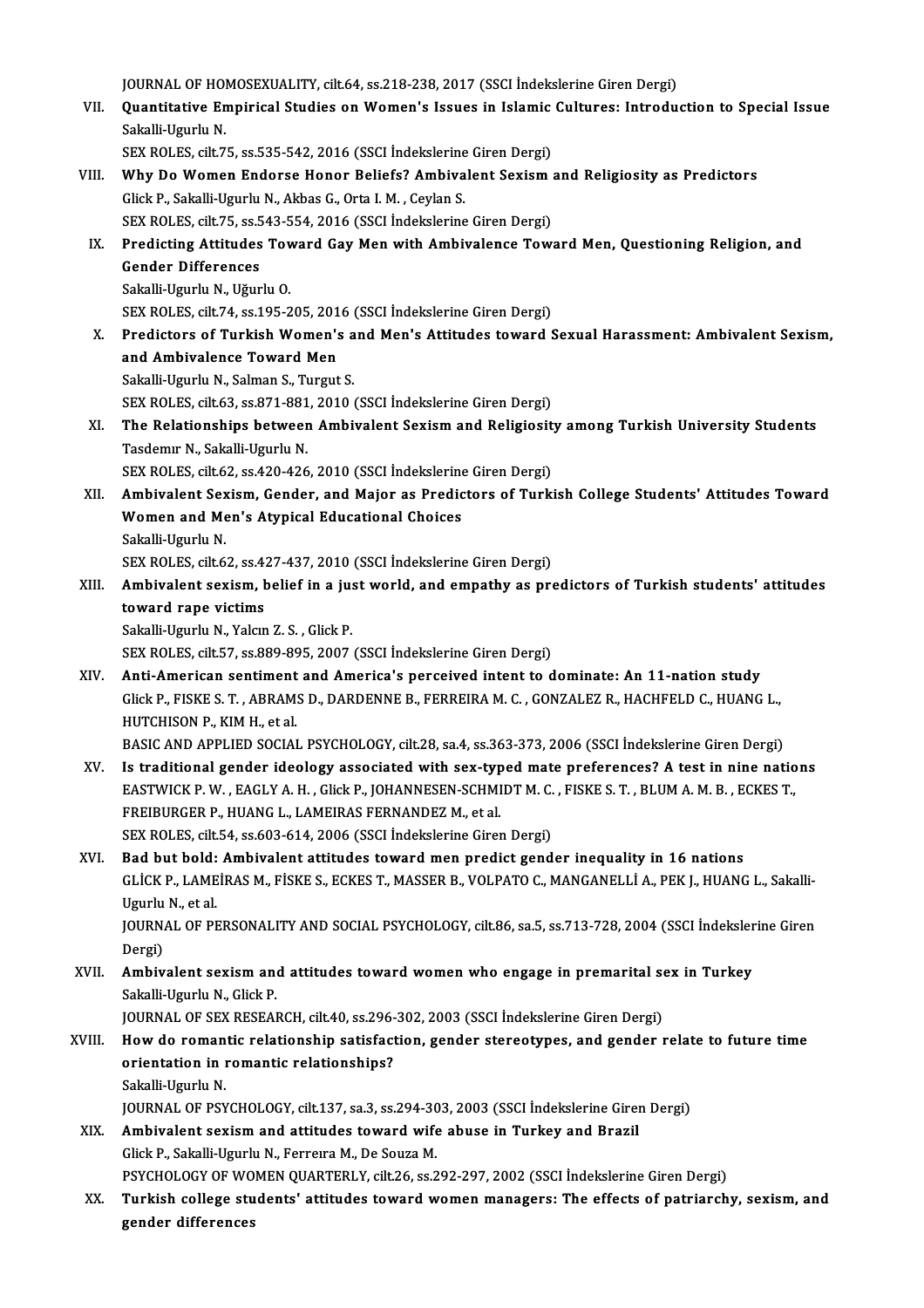|         | Sakalli-Ugurlu N., BEYDOGAN B.                                                                                   |
|---------|------------------------------------------------------------------------------------------------------------------|
|         | JOURNAL OF PSYCHOLOGY, cilt.136, sa.6, ss.647-656, 2002 (SSCI Indekslerine Giren Dergi)                          |
| XXI.    | Ambivalent sexism inventory: A study of reliability and validity                                                 |
|         | Sakalli-Ugurlu N.                                                                                                |
|         | TURK PSIKOLOJI DERGISI, cilt.17, ss.47-61, 2002 (SSCI İndekslerine Giren Dergi)                                  |
| XXII.   | Application of the attribution-value model of prejudice to homosexuality                                         |
|         | Sakalli N                                                                                                        |
|         | JOURNAL OF SOCIAL PSYCHOLOGY, cilt.142, sa.2, ss.264-271, 2002 (SSCI İndekslerine Giren Dergi)                   |
| XXIII.  | The relationship between sexism and attitudes toward homosexuality in a sample of Turkish college                |
|         | students                                                                                                         |
|         | Sakalli N                                                                                                        |
|         | JOURNAL OF HOMOSEXUALITY, cilt.42, sa.3, ss.53-64, 2002 (SSCI Indekslerine Giren Dergi)                          |
| XXIV.   | The effects of social contact with a lesbian person on the attitude change toward homosexuality in               |
|         | Turkey                                                                                                           |
|         | Sakalli N., UGURLU O.                                                                                            |
|         | JOURNAL OF HOMOSEXUALITY, cilt.44, sa.1, ss.111-119, 2002 (SSCI Indekslerine Giren Dergi)                        |
| XXV.    | Pictures of male homosexuals in the heads of Turkish college students: the effects of sex difference             |
|         | and social contact on stereotyping.                                                                              |
|         | Sakalli N.                                                                                                       |
|         | Journal of homosexuality, cilt.43, ss.111-26, 2002 (SCI Expanded İndekslerine Giren Dergi)                       |
| XXVI.   | Beliefs about wife beating among Turkish college students: The effects of patriarchy, sexism, and sex            |
|         | differences                                                                                                      |
|         | Sakalli N                                                                                                        |
|         | SEX ROLES, cilt 44, ss.599-610, 2001 (SSCI İndekslerine Giren Dergi)                                             |
| XXVII.  | Effects of social contact with homosexuals on heterosexual Turkish university students' attitudes                |
|         | towards homosexuality                                                                                            |
|         | Sakalli N., UGURLU O.                                                                                            |
|         | JOURNAL OF HOMOSEXUALITY, cilt.42, sa.1, ss.53-62, 2001 (SSCI Indekslerine Giren Dergi)                          |
| XXVIII. | An attribution-value model of prejudice: Anti-fat attitudes in six nations                                       |
|         | Crandall C., D'anello S., Sakalli N., Lazarus E., Wieczorkowska G., Feather N.                                   |
|         | PERSONALITY AND SOCIAL PSYCHOLOGY BULLETIN, cilt.27, ss.30-37, 2001 (SSCI İndekslerine Giren Dergi)              |
| XXIX.   | Beyond prejudice as simple antipathy: hostile and benevolent sexism across cultures.                             |
|         | Glick P., Fiske S., Mladinic A., Saiz J., Abrams D., Masser B., Adetoun B., Osagie J., Akande A., Alao A., et al |
|         | Iournal of norwonality and social novebology, sitt 70, eq.762.75, 2000 (CCI Evropeded indekalating Circu Devai)  |

Journal of personality and social psychology, cilt.79, ss.763-75, 2000 (SCI Expanded İndekslerine Giren Dergi)

## Diğer Dergilerde Yayınlanan Makaleler

iğer Dergilerde Yayınlanan Makaleler<br>I. Erkeklerin Cinsiyetçiliğe Tepkileri: Meşrulaştırma, Kendini Suskunlaştırma, Yüzleşme ve Kolektif<br>Hareket r Dorge<br>Erkekler<br>Hareket<br>SARALLI Erkeklerin Cinsiyetçiliğe Tepkile<br>Hareket<br>SAKALLI N., RUMELİ Y., ŞAHİN M. N.<br>Nesne Psikeleji Dergisi, silt 10, sa 22 Hareket<br>SAKALLI N., RUMELİ Y., ŞAHİN M. N.<br>Nesne Psikoloji Dergisi, cilt.10, sa.23, ss.105-130, 2022 (Diğer Kurumların Hakemli Dergileri)<br>Fylilikte ve Bosanmada Kadınların Sovadı Değisimi Üzerine Sosval Beikolojik Bir D

SAKALLI N., RUMELİ Y., ŞAHİN M. N.<br>Nesne Psikoloji Dergisi, cilt.10, sa.23, ss.105-130, 2022 (Diğer Kurumların Hakemli Dergileri)<br>II. Evlilikte ve Boşanmada Kadınların Soyadı Değişimi Üzerine Sosyal Psikolojik Bir Derleme<br> Nesne Psikoloji Dergisi, cilt.10, sa.23<br>**Evlilikte ve Boşanmada Kadınlar**<br>Sakallı N., Hürriyetoğlu Gül H., Şat F.<br>Nesne Psikoloji Dergisi, silt.9, se.22

Nesne Psikoloji Dergisi, cilt.9, sa.22, ss.884-903, 2021 (Diğer Kurumların Hakemli Dergileri)

# Sakallı N., Hürriyetoğlu Gül H., Şat F.<br>Nesne Psikoloji Dergisi, cilt.9, sa.22, ss.884-903, 2021 (Diğer Kurumların Hakemli Dergileri)<br>III. Attitudes toward Divorced Women Scale and Its Associations with Ambivalent Sexi Nesne Psikoloji Dergisi, cilt<br><mark>Attitudes toward Divor</mark><br>Demographic Variables<br>Manuožlu E. Sakall N. *Vo*e Attitudes toward Divorced Women<br>Demographic Variables<br>Manuoğlu E., Sakallı N., Koskos-Gürel D.<br>Journal of Divorce and Pemarriage, silt. De<mark>mographic Variables</mark><br>Manuoğlu E., Sakallı N., Koskos-Gürel D.<br>Journal of Divorce and Remarriage, cilt.62, sa.7, ss.494-510, 2021 (ESCI İndekslerine Giren Dergi)<br>Jonanlı Takinı Tanımı ve Sasyal Baikalajik Değislerler ile

Manuoğlu E., Sakallı N., Koskos-Gürel D.<br>Journal of Divorce and Remarriage, cilt.62, sa.7, ss.494-510, 2021 (ESCI İn<br>IV. Israrlı Takip: Tanımı ve Sosyal Psikolojik Değişkenler ile İlişkileri<br>BASAR D. SAKALLIN Journal of Divorce and<br>I<mark>srarlı Takip: Tanım</mark><br>BAŞAR D., SAKALLI N.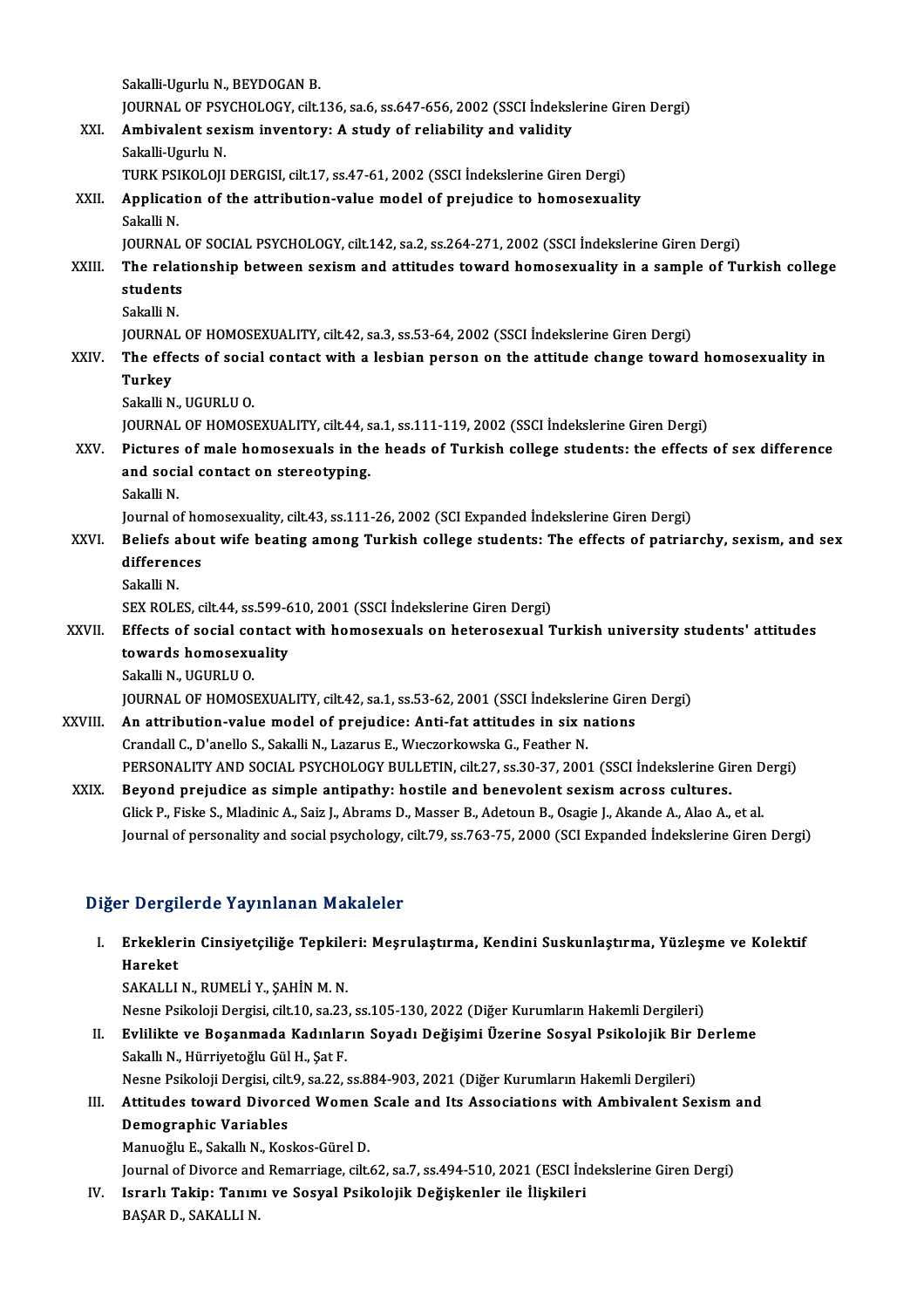- Türk Psikoloji Yazıları, cilt.24, sa.47, ss.22-36, 2021 (Diğer Kurumların Hakemli Dergileri) Türk Psikoloji Yazıları, cilt.24, sa.47, ss.22-36, 2021 (Diğer Kurumların Hakemli Dergileri)<br>V. Kadınların Toplumsal Cinsiyetçiliğe Tepkileri: Meşrulaştırma, Kendini Suskunlaştırma, Yüzleşme ve<br>Kelektif Haneket Türk Psikoloji Yazıl<br>Kadınların Toplu<br>Kolektif Hareket<br>SAKALLIN Kadınların<br>Kolektif Ha<br>SAKALLI N.<br>Türk Peikek Kolektif Hareket<br>SAKALLI N.<br>Türk Psikoloji Yazıları, cilt.24, sa.47, ss.115-135, 2021 (Diğer Kurumların Hakemli Dergileri) VI. Namus Sistemini Meşrulaştırma Ölçeği'nin Geliştirilmesi Türk Psikoloji Yazıları, cilt.24, sa.47, ss.115-135, 2021 (Diğe<br>**Namus Sistemini Meşrulaştırma Ölçeği'nin Geliştiriln**<br>AKBAŞ USLU G., SAKALLI N., CEYLAN BATUR S., DOĞULU C.<br>Nesne Psikoloji, silt 8, sa.18, ss.472,491, 2020 Nesne Psikoloji, cilt.8, sa.18, ss.472-491, 2020 (Diğer Kurumların Hakemli Dergileri) AKBAŞ USLU G., SAKALLI N., CEYLAN BATUR S., DOĞU!<br>Nesne Psikoloji, cilt8, sa.18, ss.472-491, 2020 (Diğer K<br>VII. Honor Scale: A study for reliability and validity VII. Honor Scale: A study for reliability and validity<br>Ceylan Batur S., Sakallı N. Nesne Psikoloji Dergisi, cilt.7, sa.15, ss.236-253, 2019 (Diğer Kurumların Hakemli Dergileri) VIII. "Erkek" olmak ya da olmamak: Sosyal psikolojik açıdan erkeksilik/erkeklik çalışmaları Sakallı N., Türkoğlu Demirel B. "Erkek" olmak ya da olmamak: Sosyal psikolojik açıdan erkeksilik/erkeklik çalı;<br>Sakallı N., Türkoğlu Demirel B.<br>Türk Psikoloji Yazıları, cilt.22, sa.44, ss.52-76, 2019 (Diğer Kurumların Hakemli Dergileri)<br>The relationshins Sakallı N., Türkoğlu Demirel B.<br>Türk Psikoloji Yazıları, cilt.22, sa.44, ss.52-76, 2019 (Diğer Kurumların Hakemli Dergileri)<br>IX. The relationships among attitudes toward gay men and lesbians, system justification, soci Türk Psikoloji Yazıları, cilt.22, sa.44, s<br>The relationships among attitude<br>political orientation and gender.<br>Sakallı N. Hävrly O. Ervlmag D. The relationships among att<br>political orientation and gen<br>Sakallı N., Uğurlu O., Eryılmaz D.<br>Neane Beikeleii Dengisi, silt 7, 20 political orientation and gender.<br>Sakallı N., Uğurlu O., Eryılmaz D.<br>Nesne Psikoloji Dergisi, cilt.7, sa.14, ss.19-33, 2019 (Diğer Kurumların Hakemli Dergileri) Sakallı N., Uğurlu O., Eryılmaz D.<br>Nesne Psikoloji Dergisi, cilt.7, sa.14, ss.19-33, 2019 (Diğer Kurumların Hakemli Dergileri)<br>X. How are women and men perceived? Structure of gender stereotypes in contemporary Turkey<br>Saka Nesne Psikoloji Dergisi, cilt.7, sa.14, ss.19-33, 20<br>How are women and men perceived? Struc<br>Sakallı Uğurlu N., Türkoğlu Demirel B., Kuzlak A.<br>Nesne Psikoloji Demiri, silt.6, ss.200, 226, 2018 ( How are women and men perceived? Structure of gender stereotypes in col<br>Sakallı Uğurlu N., Türkoğlu Demirel B., Kuzlak A.<br>Nesne Psikoloji Dergisi, cilt.6, ss.309-336, 2018 (Diğer Kurumların Hakemli Dergileri)<br>Development o Sakallı Uğurlu N., Türkoğlu Demirel B., Kuzlak A.<br>Nesne Psikoloji Dergisi, cilt.6, ss.309-336, 2018 (Diğer Kurumların Hakemli Dergileri)<br>XI. Development of Militaristic Attitudes Scale and Its Associations With Turkish Uninational Ideology Development of Militarist<br>Uninational Ideology<br>Özdemir F., Sakallı-Uğurlu N.<br>PEACE AND CONELICT IOUP PEACE AND CONFLICT-JOURNAL OF PEACE PSYCHOLOGY, cilt.24, ss.175-187, 2018 (ESCI İndekslerine Giren<br>Dergi) Özdemi<br>PEACE<br>Dergi)<br>Pelatic
- PEACE AND CONFLICT-JOURNAL OF PEACE PSYCHOLOGY, cilt.24, ss.175-187, 2018 (ESCI İndekslerine Giren<br>Dergi)<br>XII. Relationship between Mother and Father Education and Vocational Statuses with College Students'<br>Soviem and Conc Dergi)<br>Relationship between Motl<br>Sexism and Conservatism<br>Kurlak A. Guros B. Sakallı Uğu Relationship between Mother ar<br>Sexism and Conservatism<br>Kuzlak A., Çuvaş B., Sakallı Uğurlu N.<br>Nesne Psikaleji Dergisi, silt 5, se 80, 1 Sexism and Conservatism<br>Kuzlak A., Çuvaş B., Sakallı Uğurlu N.<br>Nesne Psikoloji Dergisi, cilt.5, ss.89-109, 2017 (Hakemli Üniversite Dergisi)

#### XIII. GRUPLAR ARASI İLİŞKİLERİ DÜZENLEMEDE SOSYAL TEMAS KURAMLARI: GRUPLAR ARASI,

Nesne Psikoloji Dergisi, cilt.5, ss.89<br>GRUPLAR ARASI İLİŞKİLERİ DÜ<br>YAYILMACI VE HAYALİ TEMAS<br>Kücültömürler S. Selelli Hğurlu N GRUPLAR ARASI İLİŞKİLERİ DÜ<br>YAYILMACI VE HAYALİ TEMAS<br>Küçükkömürler S., Sakallı Uğurlu N.<br>Neane Baikalaji Dergisi silt 5.001.2 Küçükkömürler S., Sakallı Uğurlu N.<br>Nesne Psikoloji Dergisi, cilt.5, ss.1-31, 2017 (Diğer Kurumların Hakemli Dergileri) Küçükkömürler S., Sakallı Uğurlu N.<br>Nesne Psikoloji Dergisi, cilt.5, ss.1-31, 2017 (Diğer Kurumların Hake<br>XIV. Collective Guilt Antecedets Outcomes and Ways of Avoding<br>Sakallı Uğurlu N. Saylu P. Nesne Psikoloji Dergisi, ci<br>Collective Guilt Antece<br>Sakallı Uğurlu N., Soylu B.<br>Nesne Psikoloji Dergisi, si Sakallı Uğurlu N., Soylu B.<br>Nesne Psikoloji Dergisi, cilt.4, ss.59-87, 2016 (Diğer Kurumların Hakemli Dergileri)

- Sakallı Uğurlu N., Soylu B.<br>Nesne Psikoloji Dergisi, cilt.4, ss.59-87, 2016 (Diğer Kurumların Hakemli Dergileri)<br>XV. Conflict Resolution Styles Scale in Romantic Relationship The Validity and Reliability Study<br>Özen A. Nesne Psikoloji Dergisi, cilt.4, ss.59-87, 20<br>**Conflict Resolution Styles Scale in Re**<br>Özen A., Salman Elgin S., Sakallı Uğurlu N.<br>Nesne Psikoloji Dergisi, silt.4, ss.59, 97, 20 Conflict Resolution Styles Scale in Romantic Relationship The Validity and<br>Özen A., Salman Elgin S., Sakallı Uğurlu N.<br>Nesne Psikoloji Dergisi, cilt.4, ss.59-87, 2016 (Diğer Kurumların Hakemli Dergileri)<br>Debest vönetimi ku Özen A., Salman Elgin S., Sakallı Uğurlu N.<br>Nesne Psikoloji Dergisi, cilt.4, ss.59-87, 2016 (Diğer Kurumların Hakemli Dergileri)<br>XVI. Dehşet yönetimi kuramı üzerine bir derleme A review on terror management theory<br>Değulu G
- Nesne Psikoloji Dergisi, cilt.<br><mark>Dehşet yönetimi kuramı</mark><br>Doğulu C., Sakallı Uğurlu N.<br>Türk Beikoloji Yemlanı, cilt 1 Dehşet yönetimi kuramı üzerine bir derleme A review on terror managem<br>Doğulu C., Sakallı Uğurlu N.<br>Türk Psikoloji Yazıları, cilt.18, ss.33-47, 2015 (Diğer Kurumların Hakemli Dergileri)<br>A Contextual Annreach te Stereoture C Doğulu C., Sakallı Uğurlu N.<br>Türk Psikoloji Yazıları, cilt.18, ss.33-47, 2015 (Diğer Kurumların Hakemli Dergileri)<br>XVII. A Contextual Approach to Stereotype Content Model Stereotype Contents in Context<br>Aktar T. Sakallı

# Türk Psikoloji Yazıları, cilt.18, ss.33-47, 2015 (Diğer Kurumların Hakemli Dergileri)<br>A Contextual Approach to Stereotype Content Model Stereotype Contents<br>Aktan T., Sakallı Uğurlu N. A Contextual Approach to Stereotype Content Model Stereotype Contents<br>Aktan T., Sakallı Uğurlu N.<br>Türk Piskoloji Yazıları, cilt.16, ss.15-31, 2013 (Diğer Kurumların Hakemli Dergileri)<br>Namua kültürlerinde namua ve namua adı

XVIII. Namus kültürlerinde namus ve namus adına kadına şiddet Sosyal psikolojik açıklamalar Honor and Türk Piskoloji Yazıları, cilt.16, ss.15-31, 2013 (Diğer Kurumların Hakemli Dergileri)<br>Namus kültürlerinde namus ve namus adına kadına şiddet Sosyal psikolo<br>violence against women in the name of honor in honor cultures<br>Saka violence against women in the name of honor in honor cultures

Türk Psikoloji Yazıları, cilt.16, ss.76-91, 2013 (Diğer Kurumların Hakemli Dergileri)

XIX. Namus ve namus adına kadına uygulanan şiddete ilişkin tutumlar ölçeklerinin geliştirilmesi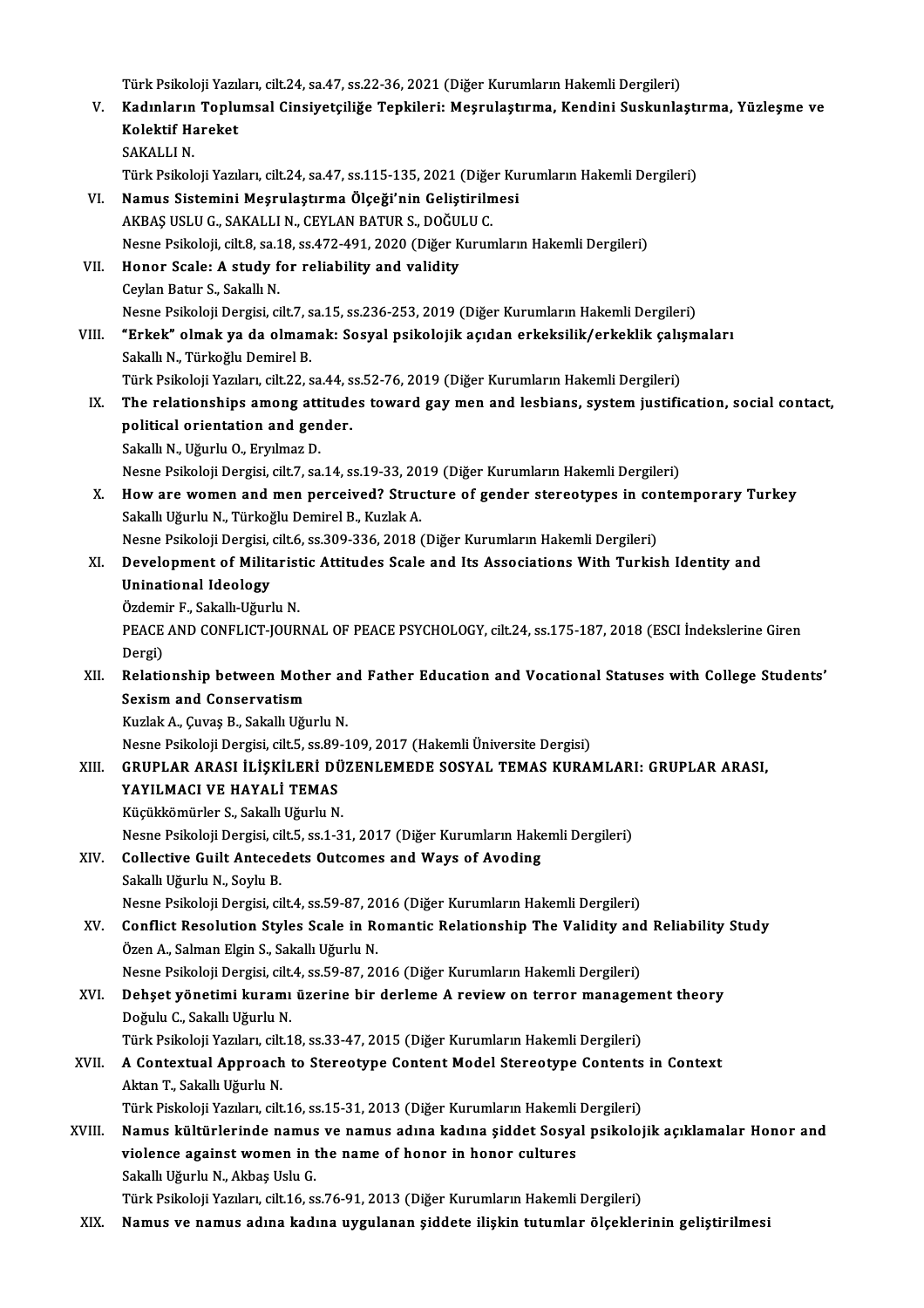|        | Işık R., Sakallı Uğurlu N.                                                                            |
|--------|-------------------------------------------------------------------------------------------------------|
|        | Türk Psikoloji Yazıları, cilt.12, ss.1-9, 2009 (Diğer Kurumların Hakemli Dergileri)                   |
| XX.    | Erkeklere ilişkin çelişik duygular ölçeği nin Türkçe ye uyarlanması                                   |
|        | Sakallı Uğurlu N.                                                                                     |
|        | Türk Psikoloji Yazıları, cilt.11, ss.1-11, 2008 (Diğer Kurumların Hakemli Dergileri)                  |
| XXI.   | Eşcinsellere ilişkin tutumlar: Türkiye'de yapılan görgül çalışmalar.                                  |
|        | Sakallı Uğurlu N.                                                                                     |
|        | Türk Psikoloji Yazıları, cilt.9, sa.17, ss.53-69, 2006 (Diğer Kurumların Hakemli Dergileri)           |
| XXII.  | Cinsiyetçilik Kadınlara ve erkeklere ilişkin tutumlar ve çelişik duygulu cinsiyetçilik                |
|        | Sakallı Uğurlu N.                                                                                     |
|        | Türk Psikoloji Yazıları, cilt.6, ss.1-20, 2003 (Diğer Kurumların Hakemli Dergileri)                   |
| XXIII. | Evlilikte kadına yönelik şiddete ilişkin tutumlar Çelişik duygulu cinsiyetçilik yaş eğitim ve gelir   |
|        | düzeyinin etkileri                                                                                    |
|        | Sakallı Uğurlu N., Ulu S.                                                                             |
|        | Türk Psikoloji Yazıları, cilt.17, ss.47-58, 2003 (Diğer Kurumların Hakemli Dergileri)                 |
| XXIV.  | Evlilikte kadına uygulanan şiddete karşı tutumlar ve bu tutumları yordayan sosyal psikolojik          |
|        | faktörler                                                                                             |
|        | SAKALLI UĞURLU N., ulu s.                                                                             |
|        | Popüler Bilim, cilt.107, ss.36-38, 2002 (Hakemli Üniversite Dergisi)                                  |
| XXV.   | Evlilik öncesi yaşanan cinsel ilişkiye ve kadınların evlilik öncesi cinsel ilişkide bulunmasına karşı |
|        | tutumlar                                                                                              |
|        | Sakallı Uğurlu N., Karakurt G., Uğurlu O.                                                             |
|        | Tecrübi Psikoloji Çalışmaları, cilt.22, ss.15-29, 2001 (Diğer Kurumların Hakemli Dergileri)           |
| XXVI.  | Kadın hakları Farklı terimler farklı tutumlar                                                         |
|        | Sakallı Uğurlu N.                                                                                     |
|        | Tecrübi Psikoloji Çalışmaları, cilt.22, ss.1-13, 2001 (Diğer Kurumların Hakemli Dergileri)            |
| XXVII. | Romantik ilişkilerle ilgili kalıpyargılara karşı tutumlar                                             |
|        | SAKALLI UĞURLU N., CURUN F.                                                                           |
|        | Tecrübi Psikoloji Çalışmaları, 2001 (Diğer Kurumların Hakemli Dergileri)                              |

#### Kitap & Kitap Bölümleri

- itap & Kitap Bölümleri<br>I. Sosyal psikolojide tutumlar ve tutum değişimi<br>Sokallı Uğurlu N s ox maap Bor<br>Sosyal psikoloj<br>Sakallı Uğurlu N.<br>İmaa Kitabayi Ya Sosyal psikolojide tutumlar ve tut<br>Sakallı Uğurlu N.<br>İmge Kitabevi Yayınları, Ankara, 2018<br>Sosyal Etkiler Kim kimi nasıl etkile Sakallı Uğurlu N.<br>İmge Kitabevi Yayınları, Ankara, 2018<br>II. Sosyal Etkiler Kim kimi nasıl etkiler<br>Sakallı Uğurlu N.
- İmge Kitabevi Ya<br>Sosyal Etkiler 1<br>Sakallı Uğurlu N.<br>İmge Kitabevi Ya İmge Kitabevi Yayınları, Ankara, 2001

## Hakemli Kongre / Sempozyum Bildiri Kitaplarında Yer Alan Yayınlar

- akemli Kongre / Sempozyum Bildiri Kitaplarında Yer Alan Yayınlar<br>I. Stalking as a form of violence and its relationship with ambivalent sexism, honor endorsement and<br>conder besed violence attitudes stalking as a form of violence an<br>gender-based violence attitudes<br>BASAR D. SAYALLIN gender-based violence attitudes<br>BAŞAR D., SAKALLI N. 3. Sosyal Psikoloji Kongresi, İstanbul, Türkiye, 20 - 21 Aralık 2019
- II. Bir şiddet türü olarak ısrarlı takip ve çelişik duygulu cinsiyetçilik, namusu onaylama, cinsiyet temelli 3. Sosyal Psikoloji Kongresi, İstanbul,<br>Bir şiddet türü olarak ısrarlı tak<br>şiddete ilişkin tutumlarla ilişkisi<br>Basar D. Sakallı N Bir şiddet türü o<br>şiddete ilişkin tu<br>Başar D., Sakallı N.<br><sup>2rd Social Beycholo</sup> Başar D., Sakallı N.<br>3rd Social Psychology Congress, İstanbul, Türkiye, 20 - 21 Aralık 2019, ss.127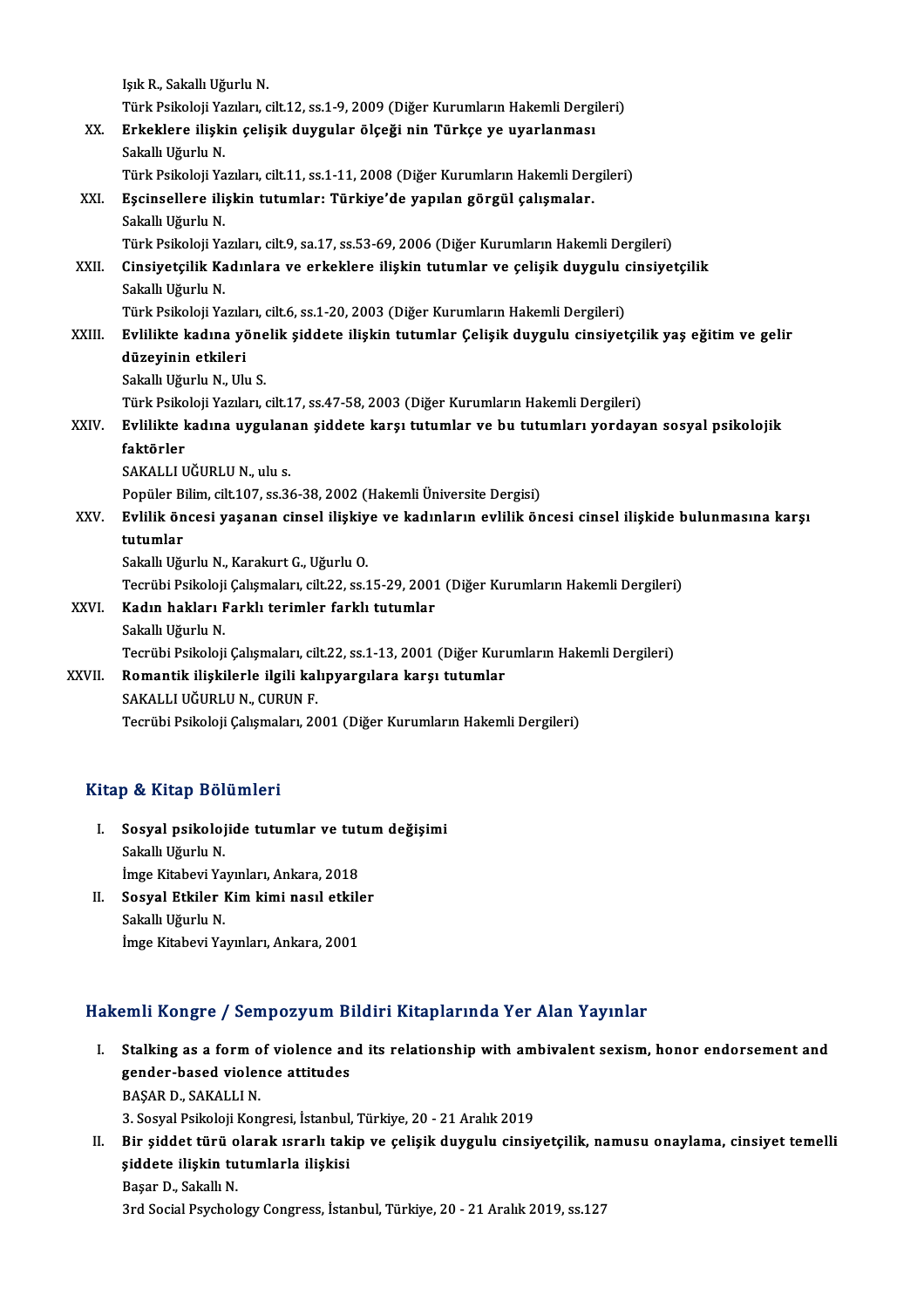| Ш.    | Contemporary gender rules: A cross-cultural comparison.                                                       |
|-------|---------------------------------------------------------------------------------------------------------------|
|       | Sczesny S., Nater C., Rudman L., Lohmore A., Malayeri S., Sakallı N., Saxler F., Gustafsson Seden M.          |
|       | XVI European Congress of Psychology (ECP), Moscow, Rusya, 2 - 05 Temmuz 2019                                  |
| IV.   | Namus algısında benlik düzenleme odağı ve cinsiyetin rolü                                                     |
|       | Akbaş G., SAKALLI UĞURLU N.                                                                                   |
|       | 20th National Congress of Psychology (ulusal Psikoloji Kongresi), Ankara, Türkiye, 15 - 17 Kasım 2018, ss.20  |
| V.    | Social-cognitive processes related to earthquakes A terror management and system justification                |
|       | perspective                                                                                                   |
|       | Doğulu C., SAKALLI UĞURLU N.                                                                                  |
|       | 20th National Congress of Psychology (ulusal psikoloji Kongresi), Ankara, Türkiye, 15 - 17 Kasım 2018, ss.21  |
| VI.   | Depremlere ilişkin sosyal-bilişsel süreçler: Dehşet yönetimi ve sistemi meşrulaştırma bakış açısı             |
|       | DOĞULU C., SAKALLI UĞURLU N.                                                                                  |
|       | 20. Ulusal Psikoloji Kongresi, Ankara, Türkiye, 15 - 17 Kasım 2018                                            |
| VII.  | Gönüllü çocuksuzluğa yönelik tutum ölçeği ve çelişik duygulu cinsiyetçilik                                    |
|       | Bahtiyar Saygan B., Sakallı Uğurlu N.                                                                         |
|       | 20. Ulusal Psikoloji Kongresi, Ankara, Türkiye, 15 - 17 Kasım 2018                                            |
| VIII. | Afet bağlamında ölümlülük uyarımı ve sistem tehdidi                                                           |
|       | DOĞULU C., SAKALLI UĞURLU N.                                                                                  |
|       | Yıldırım Beyazıt Üniversitesi Psikoloji Kongresi: Deneyim Oluşturma ve Aktarımı IV "Köprüler Kurmak", Ankara, |
|       | Türkiye, 25 - 27 Nisan 2018                                                                                   |
| IX.   | Depremler bağlamında kader inancı ve hazırlıklı olma                                                          |
|       | DOĞULU C., SAKALLI UĞURLU N.                                                                                  |
|       | ODTÜ Afet Yönetimi Uygulama ve Araştırma Merkezi 20. Yuvarlak Masa Toplantısı, Ankara, Türkiye, 16 Mart 2018  |
| X.    | Genel Kadercilik Ölçeği: Geçerlik ve güvenirlik çalışması                                                     |
|       | DOĞULU C., SAKALLI UĞURLU N.                                                                                  |
|       | II. Sosyal Psikoloji Kongresi, Gazimagusa, Kıbrıs (Kktc), 27 - 29 Kasım 2017                                  |
| XI.   | Relationship between two types of group identification and collective guilt: Remembering the events           |
|       | of september 6-7 in Turkey                                                                                    |
|       | ÖZKAN Ö. S. . SAKALLI UĞURLU N.                                                                               |
|       | 15 th European Congress of Psychology, 11 - 14 Temmuz 2017, ss.40-41                                          |
| XII.  | The Moderating Role of Authoritarianism on the Association between Graphic Cigarette Warning                  |
|       | Labels and Psychological Reactance                                                                            |
|       | KAYNAK MALATYALI M., SAKALLI UĞURLU N.                                                                        |
|       | 15TH EUROPEAN CONGRESS OF PSYCHOLOGY, At AMSTERDAM, Amsterdam, Hollanda, 11 - 14 Temmuz 2017                  |
| XIII. | The role of mortality salience and reason of conflict in victim blaming                                       |
|       | SAKALLI UĞURLU N., CEYLAN S., DOĞULU C., AKBAŞ USLU G.                                                        |
|       | European Association of Social Psychology, İspanya, 5 - 08 Temmuz 2017                                        |
| XIV.  | The mediating effect of honor system justification on the relationship between regulatory focus and           |
|       | honot related violence                                                                                        |
|       | SAKALLI UĞURLU N., AKBAŞ USLU G.                                                                              |
|       | European Association of Social Association EASP, 5 - 08 Temmuz 2017                                           |
| XV.   | Cross-cultural Variations of Gender Rules: How women and men should (not) be in India, Sweden,                |
|       | Switzerland, Turkey, and the U.S.                                                                             |
|       | NATER C., SENDEN GUSTAFSSON M., LOHMORE A., RUDMAN L., SAKALLI UĞURLU N., SCZESNY S.                          |
|       | EASP SPSP Meeting, Berlin, Almanya, 24 - 26 Haziran 2017                                                      |
| XVI.  | Social dominance orientation and perceived discrimination in gender context                                   |
|       | KUZLAK A., ÇUVAŞ B., SAKALLI UĞURLU N.                                                                        |
|       | 2nd Biennial International Convention of Psychological Science, Vienna, Avusturya, 23 - 25 Mart 2017          |
| XVII. | The contrast relations between ambivalent sexism and perceived gender discrimination for women                |
|       | and men.                                                                                                      |
|       | ÇUVAŞ B., KUZLAK A., SAKALLI UĞURLU N.                                                                        |
|       |                                                                                                               |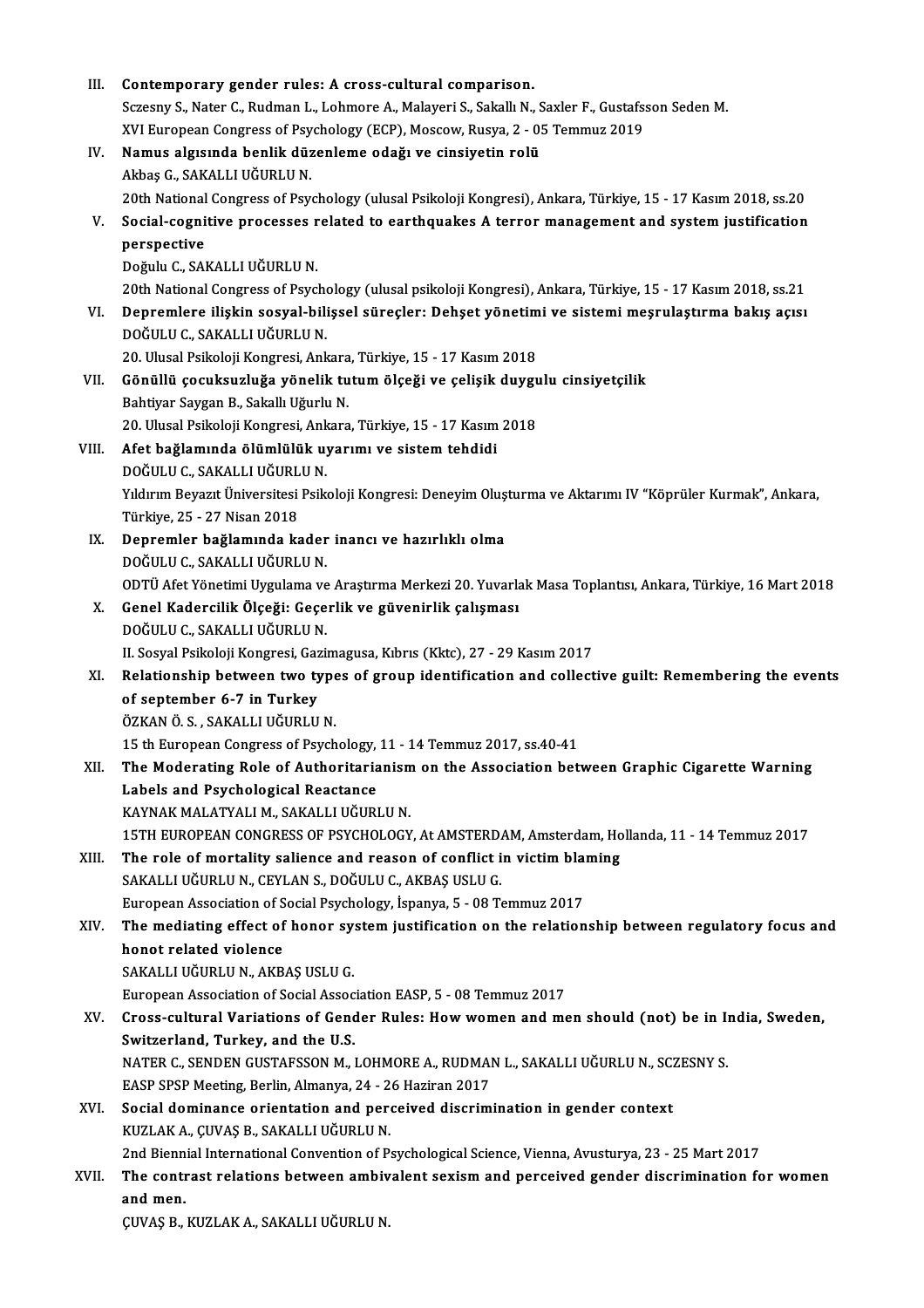2nd Biennial International Convention of Psychological Science, Vienna, Avusturya, 23 - 25 Mart 2017<br>Segial representations of carthauske specific fatelism 2nd Biennial International Convention of Psychological Science<br>XVIII. Social representations of earthquake-specific fatalism 2nd Biennial International Conve<br>Social representations of ear<br>DOĞULU C., SAKALLI UĞURLU N.<br>10th Bound Table Meeting of Die Social representations of earthquake-specific fatalism<br>DOĞULU C., SAKALLI UĞURLU N.<br>19th Round Table Meeting of Disaster Management Implementation and Research Center, Ankara, Türkiye, 24<br>Mart 2017 DOĞULU C., SAKALLI UĞURLU N. XIX. Depremler özelinde kaderciliğe dair sosyal temsiller DOĞULU C., SAKALLI UĞURLU N. ODTÜAfetYönetimiUygulama veAraştırmaMerkezi19.YuvarlakMasaToplantısı,Ankara,Türkiye,24Mart2017 DOĞULU C., SAKALLI UĞURLU N.<br>ODTÜ Afet Yönetimi Uygulama ve Araştırma Merkezi 19. Yuvarlak Masa Toplantısı, Ankara, 1<br>XX. Bir sistem olarak Türkiye de afet risk yönetimi Sistemi meşrulaştırma bakış açısı<br>DOĞULU C. SAKA ODTÜ Afet Yönetimi Uygulama ve<br>Bir sistem olarak Türkiye de<br>DOĞULU C., SAKALLI UĞURLU N.<br>L Sosval Beikoleji Kongresi, Besk Bir sistem olarak Türkiye de afet risk yönetimi Sistemi meşrulaştırma bakış açısı<br>DOĞULU C., SAKALLI UĞURLU N.<br>I. Sosyal Psikoloji Kongresi, Başkent Üniversitesi, Ankara, Turkey., Ankara, Türkiye, 17 - 19 Ekim 2016<br>Ölüm be DOĞULU C., SAKALLI UĞURLU N.<br>I. Sosyal Psikoloji Kongresi, Başkent Üniversitesi, Ankara, Turkey., Ankara, Türk<br>XXI. Ölüm belirginliği ve yardım hatırlatıcısı ile organ bağışını teşvik etme<br>DEMİR S. SAKALLI UĞURLU N I. Sosyal Psikoloji Kongresi, Baş<br><mark>Ölüm belirginliği ve yardım</mark><br>DEMİR S., SAKALLI UĞURLU N.<br>L Sosyal Beikoloji Kongresi, Baş Ölüm belirginliği ve yardım hatırlatıcısı ile organ bağışını teşvik etme<br>DEMİR S., SAKALLI UĞURLU N.<br>I. Sosyal Psikoloji Kongresi, Başkent Üniversitesi, Ankara, Turkey., Ankara, Türkiye, 17 - 19 Ekim 2016<br>Eheveyn eğitim se DEMİR S., SAKALLI UĞURLU N.<br>1. Sosyal Psikoloji Kongresi, Başkent Üniversitesi, Ankara, Turkey., Ankara, Türkiye, 17 - 19 Ekim 2016<br>XXII. Ebeveyn eğitim seviyesinin ve mesleki statüsünün bireylerin çelişik duygulu cins I. Sosyal Psikoloji Kongresi, Ba<br><mark>Ebeveyn eğitim seviyesinii</mark><br>muhafazakârlığıyla ilişkisi<br>KUZLAK A GUVAS B. SAKALI Ebeveyn eğitim seviyesinin ve mesleki<br>muhafazakârlığıyla ilişkisi<br>KUZLAK A., ÇUVAŞ B., SAKALLI UĞURLU N.<br>L Sesval Peikalaji Kangresi, Baskant Üniyer **muhafazakârlığıyla ilişkisi**<br>KUZLAK A., ÇUVAŞ B., SAKALLI UĞURLU N.<br>I. Sosyal Psikoloji Kongresi, Baskent Üniversitesi, Ankara, Turkey., Ankara, Türkiye, 17 - 19 Ekim 2016 KUZLAK A., ÇUVAŞ B., SAKALLI UĞURLU N.<br>1. Sosyal Psikoloji Kongresi, Başkent Üniversitesi, Ankara, Turkey., Ankara, Türkiye, 2<br>XXIII. Günümüz Türkiye sinde cinsiyet kalıpyargıları Kadın kimdir Erkek kimdir<br>5 AKALLUĞUPL

SAKALLI UĞURLU N., TÜRKOĞLU DEMİREL B. Günümüz Türkiye sinde cinsiyet kalıpyargıları Kadın kim<br>SAKALLI UĞURLU N., TÜRKOĞLU DEMİREL B.<br>I. Sosyal Psikoloji Kongresi, Ankara, Türkiye, 17 - 19 Ekim 2016<br>Cinsel ve duvaysal aldatmayı affetmeye ilişkin tutumlar é I. Sosyal Psikoloji Kongresi, Ankara, Türkiye, 17 - 19 Ekim 2016

XXIV. Cinsel ve duygusal aldatmayı affetmeye ilişkin tutumlar ölçeği nin geliştirilmesi Cinsel ve duygusal aldatmayı affetmeye ilişkin tutumlar<br>ÇUVAŞ B., SAKALLI UĞURLU N.<br>19. Ulusal Psikoloji Kongresi, İzmir, Türkiye, 5 - 07 Eylül 2016<br>Bosanmıç kadınlara ilişkin tutumlar ölçeği nin seliştiril

ÇUVAŞ B., SAKALLI UĞURLU N.<br>19. Ulusal Psikoloji Kongresi, İzmir, Türkiye, 5 - 07 Eylül 2016<br>XXV. Boşanmış kadınlara ilişkin tutumlar ölçeği nin geliştirilmesi ve çelişik duygulu cinsiyetçilik ile ilişkisi<br>MANOĞLU E. S 19. Ulusal Psikoloji Kongresi, İzmir,<br>Boşanmış kadınlara ilişkin tutu<br>MANOĞLU E., SAKALLI UĞURLU N.<br>19. Ulusal Beikoloji Kongresi, İzmir Boşanmış kadınlara ilişkin tutumlar ölçeği nin geliştiril<br>MANOĞLU E., SAKALLI UĞURLU N.<br>19. Ulusal Psikoloji Kongresi, İzmir, Türkiye, 5 - 07 Eylül 2016<br>Türkiye de besmakalın yargı tehdidi ve besmakalın yar

MANOĞLU E., SAKALLI UĞURLU N.<br>19. Ulusal Psikoloji Kongresi, İzmir, Türkiye, 5 - 07 Eylül 2016<br>XXVI. Türkiye de basmakalıp yargı tehdidi ve basmakalıp yargı kaldıracı<br>KUZLAKA SAKALLUĞURLU N 19. Ulusal Psikoloji Kongresi, İzmir, Türkiye, 5 - 07 Eylül 2016<br>**Türkiye de basmakalıp yargı tehdidi ve basmakalıp yar**<br>KUZLAK A., SAKALLI UĞURLU N.<br>19. Ulusal Psikoloji Kongresi, İzmir, Türkiye, 5 - 07 Eylül 2016 Türkiye de basmakalıp yargı tehdidi ve basmakalıp yar<br>KUZLAK A., SAKALLI UĞURLU N.<br>19. Ulusal Psikoloji Kongresi, İzmir, Türkiye, 5 - 07 Eylül 2016<br>Namus Ölesği nin Türkse ve uyarlanması Casarlik ve gi

XXVII. Namus Ölçeği nin Türkçe ye uyarlanması Geçerlik ve güvenirlik çalışması CEYLAN S., SAKALLI UĞURLU N.

19.UlusalPsikolojiKongresi, İzmir,Türkiye,5 -07Eylül2016

CEYLAN S., SAKALLI UĞURLU N.<br>19. Ulusal Psikoloji Kongresi, İzmir, Türkiye, 5 - 07 Eylül 2016<br>XXVIII. Türkiye vatandaşlarının Suriyeli sığınmacılara yönelik önyargısını yordamada sosyal baskınlık<br>xöneliminin emnetinin 19. Ulusal Psikoloji Kongresi, İzmir, Türkiye, 5 - 07 Eylül 201<br>Türkiye vatandaşlarının Suriyeli sığınmacılara yöneli<br>yöneliminin empatinin ve gruplararası tehdidin rolü<br>KARAQĞULE, SAKALLUĞUPLU N Türkiye vatandaşlarının Suriyel<br>yöneliminin empatinin ve grupl:<br>KARAOĞLU E., SAKALLI UĞURLU N.<br>10 Ulucel Psikalaji Kongresi İsmin 19. **yöneliminin empatinin ve gruplararası tehdidin rolü**<br>19. Ulusal Psikoloji Kongresi, İzmir, Türkiye, 5 - 07 Eylül 2016 KARAOĞLU E., SAKALLI UĞURLU N.<br>19. Ulusal Psikoloji Kongresi, İzmir, Türkiye, 5 - 07 Eylül 2016<br>XXIX. Genel ve depremler özelinde kaderciliği anlamak Bir sosyal temsil çalışması<br>DOĞULU G. SAKALLI UĞUPLU N

19. Ulusal Psikoloji Kongresi, İzm<br>Genel ve depremler özelinde<br>DOĞULU C., SAKALLI UĞURLU N.<br>19. Ulusal Bsikoloji Kongresi, İzm 6enel ve depremler özelinde kaderciliği anlamak Bir sosyal<br>DOĞULU C., SAKALLI UĞURLU N.<br>19. Ulusal Psikoloji Kongresi, İzmir, İzmir, Türkiye, 5 - 07 Eylül 2016<br>Cev erkeklere ve lerbiyenlere ilişkin tutumlar ile sistemi me

DOĞULU C., SAKALLI UĞURLU N.<br>19. Ulusal Psikoloji Kongresi, İzmir, İzmir, Türkiye, 5 - 07 Eylül 2016<br>XXX. Gey erkeklere ve lezbiyenlere ilişkin tutumlar ile sistemi meşrulaştırma sosyal temas politik görüş ve<br>ainsiyet 19. Ulusal Psikoloji Kongres<br>Gey erkeklere ve lezbiye<br>cinsiyet arasındaki ilişki<br>Uğupu v.o. EPVU MAZ D. S Gey erkeklere ve lezbiyenlere ilişkin tutur<br>cinsiyet arasındaki ilişki<br>UĞURLU O., ERYILMAZ D., SAKALLI UĞURLU N.<br>19 Ulycel Belkeleji KOngresi İsmir Türkiye 5 cinsiyet arasındaki ilişki<br>UĞURLU O., ERYILMAZ D., SAKALLI UĞURLU N.<br>19. Ulusal Psikoloji KOngresi, İzmir, Türkiye, 5 - 07 Eylül 2016<br>Sesual maduada masai kaynağının nanülarliği ve sinsiy

UĞURLU O., ERYILMAZ D., SAKALLI UĞURLU N.<br>19. Ulusal Psikoloji KOngresi, İzmir, Türkiye, 5 - 07 Eylül 2016<br>XXXI. Sosyal medyada mesaj kaynağının popülerliği ve cinsiyetinin davranışa yönelik niyetler üzerine<br>etkisi 19. Ul<mark>t</mark><br>Sosya<br>etkisi<br>Cüpsc etkisi<br>GÜRSOY B. E. , SAKALLI UĞURLU N.<br>19. Ulusal Psikoloji Kongresi, İzmir, Türkiye, 5 - 07 Eylül 2016<br>Investisating the nale of iustise sensitivity on voluntee

GÜRSOY B. E., SAKALLI UĞURLUN.

XXXII. Investigating the role of justice sensitivity on volunteering<br>SAKLAR Z., SAKALLI UĞURLU N. 19. Ulusal Psikoloji Kongresi, İzm<br>Investigating the role of just<br>ŞAKLAR Z., SAKALLI UĞURLU N.<br>International Society of Political International Society of Political Psychology, ISPP, Warsaw, Poland, 13 - 16 Haziran 2016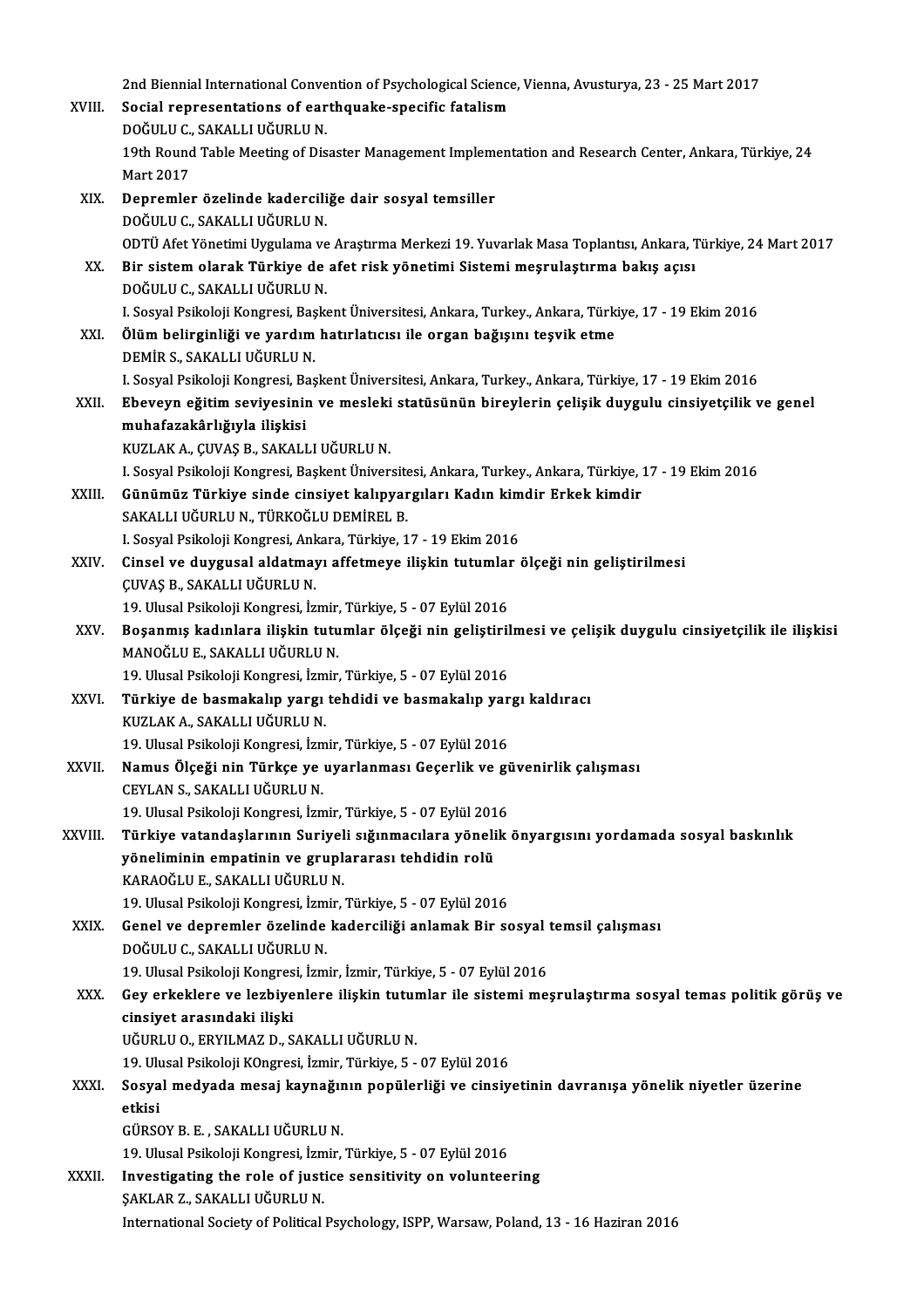| <b>XXXIII</b> | Üniversite öğrencilerinin iç hava kalitesi ile ilgili algı ve bilgileri                                                                                                    |
|---------------|----------------------------------------------------------------------------------------------------------------------------------------------------------------------------|
|               | SOFUOĞLU S. C., BAHÇEVANCI s., SOFUOĞLU KILIÇ N., SAKALLI UĞURLU N.                                                                                                        |
|               | 6th National Air Pollution Control Symposium, Türkiye, 7 - 09 Ekim 2015, ss 82-93                                                                                          |
| <b>XXXIV</b>  | The relationship of ambivalent sexism and religious orientation to Turkish men and women s honor                                                                           |
|               | beliefs                                                                                                                                                                    |
|               | SAKALLI UĞURLU N., PETER G., AKBAŞ USLU G., METİN ORTA İ., SUZAN C.                                                                                                        |
|               | 14th European Congress of Psychology, Milano, Italy., Milan, İtalya, 7 - 10 Temmuz 2015                                                                                    |
| XXXV.         | The effect of negative evaluation on honor based emotions in honor cultures                                                                                                |
|               | SUZAN c., SAKALLI UĞURLU N.                                                                                                                                                |
| <b>XXXVI</b>  | 14th European Congress of Psychology, Milano, Italy, Milan, İtalya, 7 - 10 Temmuz 2015<br>Stereotyping among football fans Terror management perspective                   |
|               | Kuzlak A., SAKALLI UĞURLU N.                                                                                                                                               |
|               | International Convention of Psychological Science, Amsterdam, Hollanda, 12 - 14 Mart 2015                                                                                  |
| XXXVII.       | Underlying factors of attitude toward masculine structure of military Turkish identity ambivalent                                                                          |
|               | sexism and conservatism                                                                                                                                                    |
|               | ÖZDEMİR F., SAKALLI UĞURLU N.                                                                                                                                              |
|               | International Association for Cross-Cultural Psychology (IACCP), Reims, France, Reims, Fransa, 15 - 19 Temmuz                                                              |
|               | 2014                                                                                                                                                                       |
| XXXVIII.      | Predictors of violence against women in honor cultures                                                                                                                     |
|               | CEYLAN S., SAKALLI UĞURLU N.                                                                                                                                               |
|               | 28th International Congress of Applied Psychology (ICAP), Paris, France, Paris, Fransa, 8 - 13 Temmuz 2014                                                                 |
| <b>XXXIX</b>  | Testing the predictive power of religious orientation types on ambivalent sexism in the sense of man                                                                       |
|               | and woman                                                                                                                                                                  |
|               | ÖZDEMİR F., SAKALLI UĞURLU N.                                                                                                                                              |
|               | 28th International Congress of Applied Psychology (ICAP), Paris, France, Paris, Fransa, 8 - 13 Temmuz 2014                                                                 |
| XL.           | The mediating effect of system justification on the relationship between fundamentalist religiosity                                                                        |
|               | and hostile sexism                                                                                                                                                         |
|               | Sakallı Uğurlu N.                                                                                                                                                          |
|               | SPSP Conference, Nevada, Amerika Birleşik Devletleri, 28 - 30 Ocak 2010, ss.1<br>Attitudes toward wife beating in Turkish culture: The importance of patriarchy and sexism |
| XLI.          | Sakallı Uğurlu N.                                                                                                                                                          |
|               | International Association of Cross-Cultural Regional Congress, London, Birleşik Krallık, 7 - 11 Temmuz 2001, ss.1                                                          |
| XLII.         | The effects of social contact with gay persons on attitude change toward homosexuality                                                                                     |
|               | Sakallı Uğurlu N.                                                                                                                                                          |
|               | XXVII International Congress of Psychology, Stockholm, İsveç, 23 - 28 Temmuz 2000, ss.1                                                                                    |
| XLIII.        | How to change people's attitudes toward preparedness to earthquake: The application of the model                                                                           |
|               | of Planned action                                                                                                                                                          |
|               | Sakallı Uğurlu N.                                                                                                                                                          |
|               | XV International Congress of Cross-Cultural Psychology, Warszawa, Polonya, 16 - 21 Temmuz 2000, ss.1                                                                       |
| XLIV.         | The effect of attribution on the attitudes toward homosexuality                                                                                                            |
|               | Sakallı Uğurlu N.                                                                                                                                                          |
|               | XV International Congress of Cross-Cultural Psychology, Warszawa, Polonya, 16 - 21 Temmuz 2000, ss.1                                                                       |
|               |                                                                                                                                                                            |

## Desteklenen Projeler

Desteklenen Projeler<br>SAKALLI UĞURLU N., TÜBİTAK Projesi, TUBITAK 1001 Bilimsel ve teknolojik araştırma projelerini destekleme programı,<br>2014 - 2016 2010<br>1041 -2016<br>2014 - 2016<br>1051 - Užurl SAKALLI UĞURLU N., TÜBİTAK Projesi, TUBITAK 1001 Bilimsel ve teknolojik araştırma projelerini destekleme programı,<br>2014 - 2016<br>Sakallı Uğurlu N., Yükseköğretim Kurumları Destekli Proje, The relationship between religious o

2014 - 2016<br>Sakallı Uğurlı<br>2011 - 2011<br>Sakallı Uğurlı Sakallı Uğurlu N., Yükseköğretim Kurumları Destekli Proje, The relationship between religious orientation and prejudic<br>2011 - 2011<br>Sakallı Uğurlu N., Yükseköğretim Kurumları Destekli Proje, The predictors of attitudes towa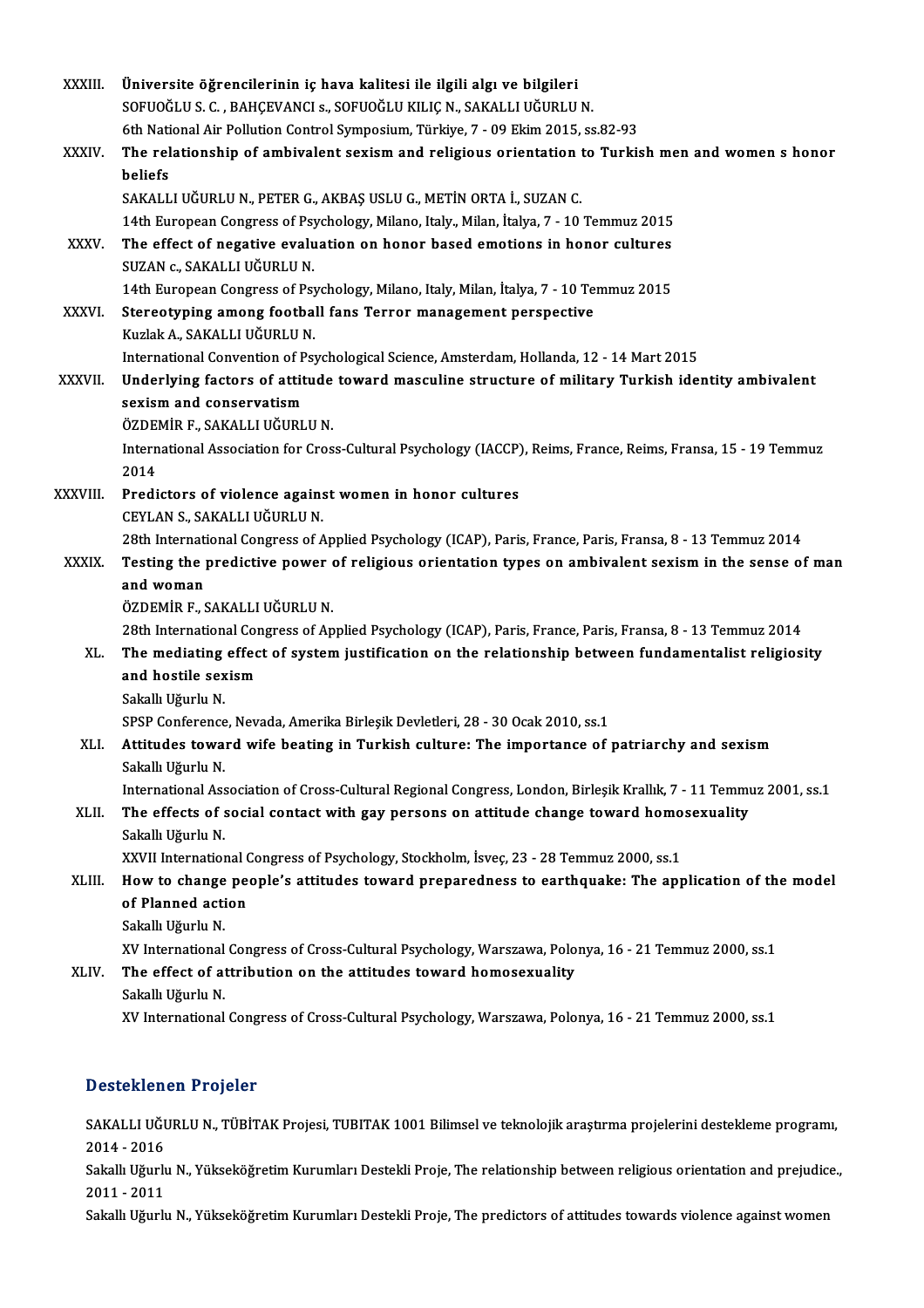in marriage, 2009 - 2009

in marriage, 2009 - 2009<br>SAKALLI N., Yükseköğretim Kurumları Destekli Proje, Namus Ve Namus Adına Kadına Uygulanan Şiddete İlişkin<br>Tutumların Sistemi Mesmilastuma Eğilimi, Celisil: Duygulu Cingiyetsilil: Ve Dine İlişkin Tu in marriage, 2009 - 2009<br>SAKALLI N., Yükseköğretim Kurumları Destekli Proje, Namus Ve Namus Adına Kadına Uygulanan Şiddete İlişkin<br>Tutumların Sistemi Meşrulaştırma Eğilimi, Çelişik Duygulu Cinsiyetçilik Ve Dine İlişkin Tut SAKALLI N., Yükseköğretim Kurumları Destekli P<br>Tutumların Sistemi Meşrulaştırma Eğilimi, Çelişik<br>Olmayan Örneklem İle İncelenmesi, 2009 - 2009<br>SAKALLI N. Vülseköğretim Kurumları Destekli B Tutumların Sistemi Meşrulaştırma Eğilimi, Çelişik Duygulu Cinsiyetçilik Ve Dine İlişkin Tutumlar Açısından Öğrenci<br>Olmayan Örneklem İle İncelenmesi, 2009 - 2009<br>SAKALLI N., Yükseköğretim Kurumları Destekli Proje, Evlilikte Olmayan Örneklem İle İncelenmesi, 2009 - 2009

SAKALLI N., Yükseköğretim Kurumları Destekli Proje, Evlilikte Kadına Yönelik Fiziksel Şiddete İlişkin Tutumlar Ve<br>Yordayıcıları, 2009 - 2009<br>Sakallı Uğurlu N., Yükseköğretim Kurumları Destekli Proje, Social psychological p

Yordayıcıları, 2009 - 2009<br>Sakallı Uğurlu N., Yükseköğ<br>harassment. , 2007 - 2007<br>Sakallı Uğurlu N., Yükseköğ Sakallı Uğurlu N., Yükseköğretim Kurumları Destekli Proje, Social psychological predictors of attitudes toward sexual<br>harassment. , 2007 - 2007<br>Sakallı Uğurlu N., Yükseköğretim Kurumları Destekli Proje, Social psychologica

haras:<br>Sakall<br>2002

# 2002<br>Bilimsel Dergilerdeki Faaliyetler

Bilimsel Dergilerdeki Faaliyetler<br>Nesne Psikoloji Dergisi, Değerlendirme Kurul Üyesi, 2018 - Devam Ediyor<br>Türk Psikoloji Dergisi, Değerlendirme Kurul Üyesi, 2009 - Devam Ediyor Dirimoor Dorgiror dom 1 dariy ocior<br>Nesne Psikoloji Dergisi, Değerlendirme Kurul Üyesi, 2018 - Devam Ediyo<br>Türk Psikoloji Dergisi, Değerlendirme Kurul Üyesi, 2009 - Devam Ediyor<br>Türk Psikoloji Varıları, Değerlendirme Kurul Nesne Psikoloji Dergisi, Değerlendirme Kurul Üyesi, 2018 - Devam Ediyor<br>Türk Psikoloji Dergisi, Değerlendirme Kurul Üyesi, 2009 - Devam Ediyor<br>Türk Psikoloji Yazıları, Değerlendirme Kurul Üyesi, 2000 - Devam Ediyor<br>Sav Ral Türk Psikoloji Dergisi, Değerlendirme Kurul Üyesi, 2009 - Devam Ediyor<br>Türk Psikoloji Yazıları, Değerlendirme Kurul Üyesi, 2000 - Devam Ediyor<br>Sex Roles: A Journal of Research, Özel Sayı Editörü, 2015 - 2016

#### Bilimsel Hakemlikler

Nesne Psikoloji Dergisi, Diğer İndekslerce Taranan Dergi, Ekim 2021 Barrinoor raunomminist<br>Nesne Psikoloji Dergisi, Diğer İndekslerce Taranan Dergi, Ekim 2021<br>Başlatılacak Araştırma Projesi, Psikoloji, Orta Doğu Teknik Üniversitesi, Türkiye, Nisan 2021<br>Başlatılacak Arastırma Projesi, Psiko Nesne Psikoloji Dergisi, Diğer İndekslerce Taranan Dergi, Ekim 2021<br>Başlatılacak Araştırma Projesi, Psikoloji, Orta Doğu Teknik Üniversitesi, Türkiye, Nisan 2021<br>Başlatılacak Araştırma Projesi, psikoloji, Orta Doğu Teknik Başlatılacak Araştırma Projesi, Psikoloji, Orta Doğu<br>Başlatılacak Araştırma Projesi, psikoloji, Orta Doğu<br>Sex Roles, SSCI Kapsamındaki Dergi, Ağustos 2020<br>Nesne Psikoloji Dergisi, Diğer İndekalarec Taranan Başlatılacak Araştırma Projesi, psikoloji, Orta Doğu Teknik Üniversitesi, Türkiye, Nisan 2021<br>Sex Roles, SSCI Kapsamındaki Dergi, Ağustos 2020<br>Nesne Psikoloji Dergisi, Diğer İndekslerce Taranan Dergi, Ağustos 2020 Sex Roles, SSCI Kapsamındaki Dergi, Ağustos 2020<br>Nesne Psikoloji Dergisi, Diğer İndekslerce Taranan Dergi, Ağustos 2020<br>Studies in Psychology, Diğer İndekslerce Taranan Dergi, Ağustos 2020<br>Studies in Psychology, Diğer İnde Nesne Psikoloji Dergisi, Diğer İndekslerce Taranan Dergi, Ağustos 20<br>Studies in Psychology, Diğer İndekslerce Taranan Dergi, Ağustos 202<br>Studies in Psychology, Diğer İndekslerce Taranan Dergi, Nisan 2020<br>JOUPNAL OF CENERAL Studies in Psychology, Diğer İndekslerce Taranan Dergi, Ağustos 2020<br>Studies in Psychology, Diğer İndekslerce Taranan Dergi, Nisan 2020<br>JOURNAL OF GENERAL PSYCHOLOGY, SSCI Kapsamındaki Dergi, Ocak 2020<br>TÜRİTAK Prejesi, 100 Studies in Psychology, Diğer İndekslerce Taranan Dergi, Nisan 2020<br>JOURNAL OF GENERAL PSYCHOLOGY, SSCI Kapsamındaki Dergi, Ocak 2020<br>TÜBİTAK Projesi, 1002 - Hızlı Destek Programı, Ankara Üniversitesi, Türkiye, Kasım 2019<br>B JOURNAL OF GENERAL PSYCHOLOGY, SSCI Kapsamındaki Dergi, Ocak 2020<br>TÜBİTAK Projesi, 1002 - Hızlı Destek Programı, Ankara Üniversitesi, Türkiye, Kasım 2019<br>Başlatılacak Tez Çalışması, Etik Kurul, Orta Doğu Teknik Üniversites TÜBİTAK Projesi, 1002 - Hızlı Destek Programı, Ankara Üniversitesi, Türkiye, Kasım 2019<br>Başlatılacak Tez Çalışması, Etik Kurul, Orta Doğu Teknik Üniversitesi, Türkiye, Kasım 2019<br>Başlatılacak Araştırma Projesi, Etil Kurul, Başlatılacak Tez Çalışması, Etik Kurul, Orta Doğu Teknik Üniversitesi, Türkiye, Kasım 2019<br>Başlatılacak Araştırma Projesi, Etil Kurul, Orta Doğu Teknik Üniversitesi, Türkiye, Ekim 2019<br>Başlatılacak Araştırma Projesi, Etik Başlatılacak Araştırma Projesi, Etil Kurul, Orta Doğu Teknik Üniversitesi, Türkiye, Ekim 2019<br>Başlatılacak Araştırma Projesi, Etik Kurul, Orta Doğu Teknik Üniversitesi, Türkiye, Eylül 2019<br>Başlatılacak Araştırma Projesi, E Başlatılacak Araştırma Projesi, Etik Kurul, Orta Doğu Teknik Üni<br>Başlatılacak Araştırma Projesi, Etik Kurul, Orta Doğu Teknik Üni<br>CURRENT PSYCHOLOGY, SSCI Kapsamındaki Dergi, Mayıs 2019<br>SPANISH JOUPNAL OF PSYCHOLOCY, SSCI Başlatılacak Araştırma Projesi, Etik Kurul, Orta Doğu Teknik Üniversitesi, Türkiye, Haziran 2019<br>CURRENT PSYCHOLOGY, SSCI Kapsamındaki Dergi, Mayıs 2019<br>SPANISH JOURNAL OF PSYCHOLOGY, SSCI Kapsamındaki Dergi, Mayıs 2019 Başlatılacak Araştırma Projesi, Etik Kurul, Orta Doğu Teknik Üniversitesi, Türkiye, Mayıs 2019 TÜBİTAK Projesi, 3501 - Ulusal Genç Araştırmacı Kariyer Geliştirme Programı, TUBITAK, Türkiye, Nisan 2019 Başlatılacak Araştırma Projesi, Etik Kurul, Orta Doğu Teknik Üniversitesi, Türkiye, Mayıs 2019<br>TÜBİTAK Projesi, 3501 - Ulusal Genç Araştırmacı Kariyer Geliştirme Programı, TUBITAK, Türkiye, Nisan 2019<br>TüBİTAK Projesi, 2229 TÜBİTAK Projesi, 35<br>TÜBİTAK Projesi, 22<br>Türkiye, Mart 2019<br>TÜBİTAK Projesi, 33 TÜBİTAK Projesi, 2229 - Lisans ve Lisans Öncesi, Öğrt. ve Öğrc. Yönelik Bilimsel Etk. D. P., Orta Doğu Teknik Üniversitesi,<br>Türkiye, Mart 2019<br>TüBİTAK Projesi, 2229 - Lisans ve Lisans Öncesi, Öğrt. ve Öğrc. Yönelik Bilimse Türkiye, Mart 2019<br>TÜBİTAK Projesi, 22<br>Türkiye, Mart 2019<br>TÜBİTAK Projesi, 22 TÜBİTAK Projesi, 2229 - Lisans ve Lisans Öncesi, Öğrt. ve Öğrc. Yönelik Bilimsel Etk. D. P., Orta Doğu Teknik Üniversitesi,<br>Türkiye, Mart 2019<br>TÜBİTAK Projesi, 2229 - Lisans ve Lisans Öncesi, Öğrt. ve Öğrc. Yönelik Bilimse Türkiye, Mart 2019<br>TÜBİTAK Projesi, 2229 - Lisans ve Lisans Öncesi, Öğrt. ve Öğrc. Yönelik Bilimsel Etk. D. P., TÜBİTAK, Türkiye, Mart 2019<br>Başlatılacak Tez Çalışması, Etik Kuruk, Orta Doğu Teknik Üniversitesi, Türkiye, Ma TÜBİTAK Projesi, 2229 - Lisans ve Lisans Öncesi, Öğrt. ve Ö<br>Başlatılacak Tez Çalışması, Etik Kuruk, Orta Doğu Teknik Ün<br>Current Psychology, SSCI Kapsamındaki Dergi, Şubat 2019<br>Turk Psikoloji Dergisi, SSCI Kapsamındaki Derg Başlatılacak Tez Çalışması, Etik Kuruk, Orta Doğu Teknik Üniv<br>Current Psychology, SSCI Kapsamındaki Dergi, Şubat 2019<br>Turk Psikoloji Dergisi, SSCI Kapsamındaki Dergi, Şubat 2019<br>Başlatılasak Arastuma Praiasi, Etik Kurul, O Current Psychology, SSCI Kapsamındaki Dergi, Şubat 2019<br>Turk Psikoloji Dergisi, SSCI Kapsamındaki Dergi, Şubat 2019<br>Başlatılacak Araştırma Projesi, Etik Kurul, Orta Doğu Teknik Üniversitesi, Türkiye, Şubat 2019<br>Başlatılaca Turk Psikoloji Dergisi, SSCI Kapsamındaki Dergi, Şubat 2019<br>Başlatılacak Araştırma Projesi, Etik Kurul, Orta Doğu Teknik Üniversitesi, Türkiye, Şubat 2019<br>Başlatılacak Araştırma Projesi, Etik Kurul, Orta Doğu Teknik Üniver Başlatılacak Araştırma Projesi, Etik Kurul, Orta Doğu Teknik Üniversitesi, Türkiye, Şubat 2019<br>Başlatılacak Araştırma Projesi, Etik Kurul, Orta Doğu Teknik Üniversitesi, Türkiye, Şubat 2019<br>Başlatılacak Araştırma Projesi, Başlatılacak Araştırma Projesi, Etik Kurul, Orta Doğu Teknik Üniversitesi, Türkiye, Şubat 2019<br>Başlatılacak Araştırma Projesi, Etik Kurlu, Orta Doğu Teknik Üniversitesi, Türkiye, Şubat 2019<br>Türk Piskoloji Dergisi, SSCI Kap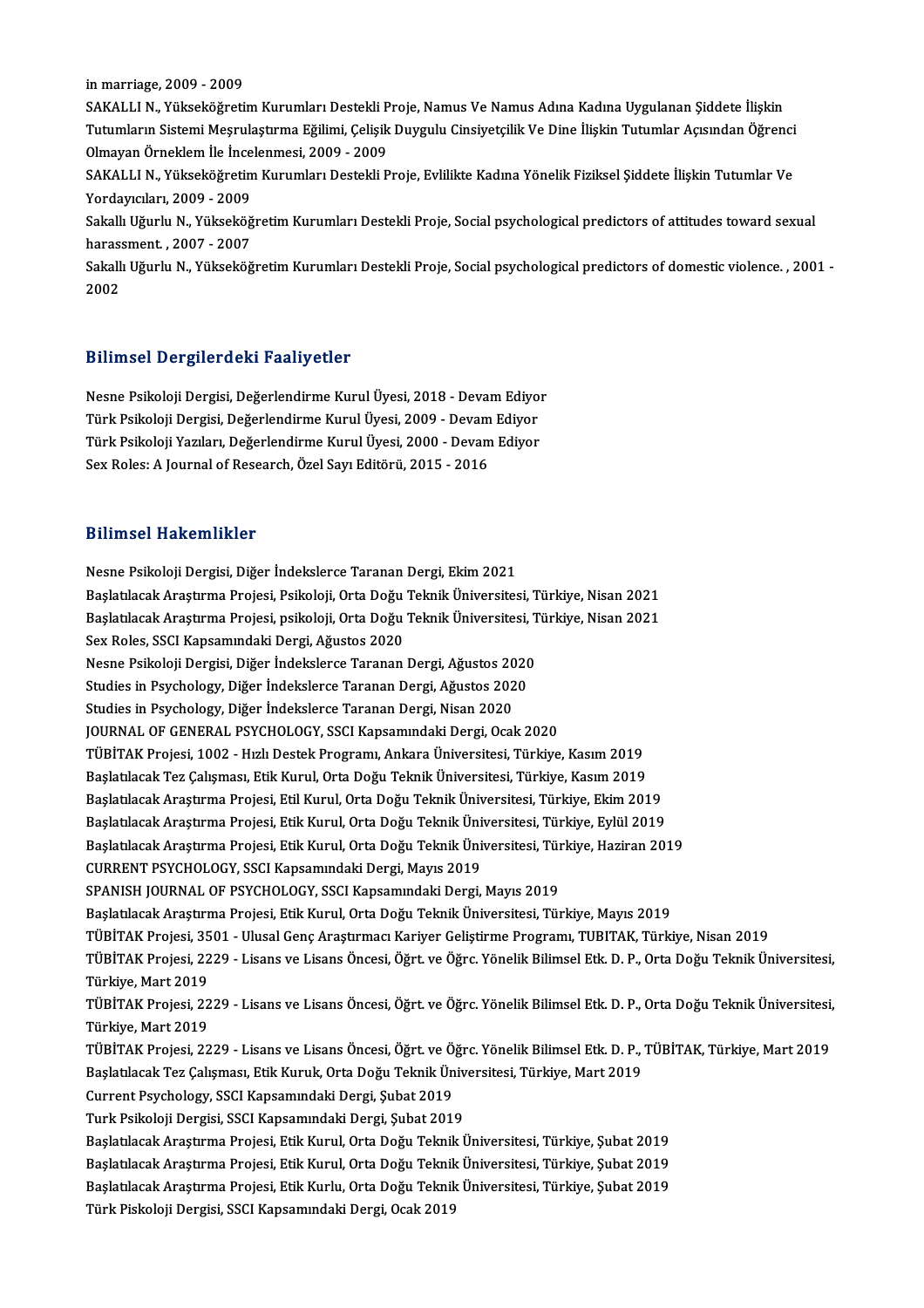TÜRK PSİKOLOJİ YAZILARI, Hakemli Bilimsel Dergi, Ocak 2019<br>CURRENT RSYCHOLOCY, SSCI Kansamındali Dergi, Osak 2019 TÜRK PSİKOLOJİ YAZILARI, Hakemli Bilimsel Dergi, Ocak 2019<br>CURRENT PSYCHOLOGY, SSCI Kapsamındaki Dergi, Ocak 2019<br>Current Pevebelegy, SSCI Kapsamındaki Dergi, Osak 2019 TÜRK PSİKOLOJİ YAZILARI, Hakemli Bilimsel Dergi, Ocak 2<br>CURRENT PSYCHOLOGY, SSCI Kapsamındaki Dergi, Ocak 20<br>Current Psychology, SSCI Kapsamındaki Dergi, Ocak 2019<br>Türk Psikoloji Yarıları, Hakemli Bilimsel Dergi, Aralık 20

CURRENT PSYCHOLOGY, SSCI Kapsamındaki Dergi, Ocak 20<br>Current Psychology, SSCI Kapsamındaki Dergi, Ocak 2019<br>Türk Psikoloji Yazıları, Hakemli Bilimsel Dergi, Aralık 2018<br>Baslatilasel: Ter Columası, İnsan Arastumaları Etik K

Current Psychology, SSCI Kapsamındaki Dergi, Ocak 2019<br>Türk Psikoloji Yazıları, Hakemli Bilimsel Dergi, Aralık 2018<br>Başlatılacak Tez Çalışması, İnsan Araştırmaları Etik Kurulu (İAEK), Orta Doğu Teknik Üniversitesi, Türkiye Türk Psikoloji Yazıları, Hakemli Bilimsel Dergi, Aralık 2018<br>Başlatılacak Tez Çalışması, İnsan Araştırmaları Etik Kurulu (İAEK), Orta Doğu Teknik Üniversitesi, Türkiye, Aralı<br>Başlatılacak Tez Çalışması, İnsan Araştırmaları Başlatılacak Tez Çalışması, İnsan Araştırmaları Etik Kurulu (İAEK), Orta Doğu Teknik Üniversitesi, Türkiye, Aralık 2018<br>Başlatılacak Tez Çalışması, İnsan Araştırmaları Etik Kurulu, Orta Doğu Teknik Üniversitesi, Türkiye, A Başlatılacak Tez Çalışması, İnsan Araştırmaları Etik Kurulu, Orta Doğu Teknik Üniversitesi, Türkiye, Aralık 2018<br>Başlatılacak Tez Çalışması, İnsan Araştırmaları Etik Kurulu (İAEK) , Orta Doğu Teknik Üniversitesi, Türkiye, Başlat<br>Başlat<br>2018 Başlatılacak Araştırma Projesi, İnsan Araştırmaları Etik Kurulu (İAEK) , Orta Doğu Teknik Üniversitesi, Türkiye, Kasım<br>2018<br>Başlatılacak Tez Çalışması, İnsan Araştırmaları Etik Kurulu (İAEK), Orta Doğu Teknik Üniversitesi,

2018<br>Başlatılacak Tez Çalışması, İnsan Araştırmaları Etik Kurulu (İAEK), Orta Doğu Teknik Üniversitesi, Türkiye, Ekim 2018<br>Başlatılacak Araştırma Projesi, İnsan Araştırmaları Etik Kurulu (İAEK), Orta Doğu Teknik Üniversite Başlat<br>Başlat<br>2018 Başlatılacak Araştırma Projesi, İnsan Araştırmaları Etik Kurulu (İAEK), Orta Doğu Teknik Üniversitesi, Türkiye, Ekim<br>2018<br>Başlatılacak Araştırma Projesi, İnsan Araştırmaları Etik Kurulu (İAEK) , Orta Doğu Teknik Üniversite

2018<br>Başlat<br>2018<br>Başlat Başlatılacak Araştırma Projesi, İnsan Araştırmaları Etik Kurulu (İAEK) , Orta Doğu Teknik Üniversitesi, Türkiye, Eylül<br>2018<br>Başlatılacak Tez Çalışması, İnsan Araştırmaları Etik Kurulu (İAEK) , Orta Doğu Teknik Üniversitesi

2018<br>Başlatılacak Tez Çalışması, İnsan Araştırmaları Etik Kurulu (İAEK) ,<br>Journal of Homosexuality, SSCI Kapsamındaki Dergi, Ağustos 2018<br>Başlatılaçak Tez Çalışması, İnsan Arastırmaları Etik Kurulu (İAEK)

Journal of Homosexuality, SSCI Kapsamındaki Dergi, Ağustos 2018<br>Başlatılacak Tez Çalışması, İnsan Araştırmaları Etik Kurulu (İAEK) , Orta Doğu Teknik Üniversitesi, Türkiye, Haziran 2018 Journal of Homosexuality, SSCI Kapsamındaki Dergi, Ağustos 2018<br>Başlatılacak Tez Çalışması, İnsan Araştırmaları Etik Kurulu (İAEK) , Orta Doğu Teknik Üniversitesi, Türkiye, Haziran 201<br>Başlatılacak Tez Çalışması, İnsan Ara Başlatılacak Tez Çalışması, İnsan Araştırmaları Etik Kurulu (İAEK) , Orta Doğu Teknik Üniversitesi, Türkiye, Haziran 20<br>Başlatılacak Tez Çalışması, İnsan Araştırmaları Etik Kurulu (İAEK) , Orta Doğu Teknik Üniversitesi, Tü Başlat<br>Başlat<br>2018 Başlatılacak Araştırma Projesi, İnsan Araştırmaları Etik Kurulu (İAEK), Orta Doğu Teknik Üniversitesi, Türkiye, Mayıs<br>2018<br>Başlatılacak Araştırma Projesi, İnsan Araştırmaları Etik Kurulu (İAEK) , Orta Doğu Teknik Üniversit

Başlatılacak Araştırma Projesi, İnsan Araştırmaları Etik Kurulu (İAEK), Orta Doğu Teknik Üniversitesi, Türkiye, Mayıs Başlatılacak Araştırma Projesi, İnsan Araştırmaları Etik Kurulu (İAEK) , Orta Doğu Teknik Üniversitesi, Türkiye, Mayıs<br>2018<br>Başlatılacak Araştırma Projesi, İnsan Araştırmaları Etik Kurulu (İAEK), Orta Doğu Teknik Üniversit

2018<br>Başlat<br>2018<br>Türk I Başlatılacak Araştırma Projesi, İnsan Araştırmaları Etik Kurulı<br>2018<br>Türk Psikoloji Dergisi , SSCI Kapsamındaki Dergi, Nisan 2018<br>Baslatılacak Arastırma Projesi, İnsan Arastırmaları Etik Kurulı

Türk Psikoloji Dergisi, SSCI Kapsamındaki Dergi, Nisan 2018

2018<br>Türk Psikoloji Dergisi , SSCI Kapsamındaki Dergi, Nisan 2018<br>Başlatılacak Araştırma Projesi, İnsan Araştırmaları Etik Kurulu (İAEK) , Orta Doğu Teknik Üniversitesi, Türkiye, Nisan<br>2018 Başlatılacak Araştırma Projesi, İnsan Araştırmaları Etik Kurulu (İAEK) , Orta Doğu<br>2018<br>Psikoloji Çalışmaları (Studies in Psychology), Hakemli Bilimsel Dergi, Şubat 2018<br>Journal of LBCT Youth, Diğer İndekslarse Taranan Der 2018<br>Psikoloji Çalışmaları (Studies in Psychology), Hakemli Bilimsel Dergi,<br>Journal of LBGT Youth, Diğer İndekslerce Taranan Dergi, Ocak 2018<br>Journal of Homosovuality, SSCI Kansamındaki Dergi, Ocak 2018

Journal of LBGT Youth, Diğer İndekslerce Taranan Dergi, Ocak 2018<br>Journal of Homosexuality, SSCI Kapsamındaki Dergi, Ocak 2018

SEX EDUCATION-SEXUALITY SOCIETY AND LEARNING, SSCI Kapsamındaki Dergi, Haziran 2017 SEX EDUCATION-SEXUALITY SOCIETY AND LEARNING, SSCI Kapsamındaki Dergi, Haz<br>JOURNAL OF HOMOSEXUALITY, SSCI Kapsamındaki Dergi, Mayıs 2017<br>JOURNAL OF INTERNATIONAL DEVELOPMENT, SSCI Kapsamındaki Dergi, Ocak 2017<br>JOURNAL OF H

JOURNAL OF HOMOSEXUALITY, SSCI Kapsamındaki Dergi, Mayıs 2017

JOURNAL OF HOMOSEXUALITY, SSCI Kapsamındaki Dergi, Mayıs 2017<br>JOURNAL OF INTERNATIONAL DEVELOPMENT, SSCI Kapsamındaki De<br>JOURNAL OF HOMOSEXUALITY, SSCI Kapsamındaki Dergi, Ocak 2017<br>TURK PSIKOLOU DERGISL SSCI Kapsamındaki JOURNAL OF INTERNATIONAL DEVELOPMENT, SSCI Kapsamında<br>JOURNAL OF HOMOSEXUALITY, SSCI Kapsamındaki Dergi, Ocak 2(<br>TURK PSIKOLOJI DERGISI, SSCI Kapsamındaki Dergi, Kasım 2016

TURK PSIKOLOJI DERGISI, SSCI Kapsamındaki Dergi, Kasım 2016<br>Atıflar

Atıflar<br>Toplam Atıf Sayısı (WOS):2035<br>b.indeksi (WOS):20 rrerrer<br>Toplam Atıf Sayısı (V<br>h-indeksi (WOS):20 h-indeksi (WOS):20<br>Burslar

**Burslar**<br>The Scientific and Technological Research Council of Turkey-TUBİTAK- 2219 , TÜBİTAK, 2009 - 2010<br>Sebelarakin fram Turkish Banublis , Ministry of National Education Milli Eğitim Bakanlığı 1999 - 1990 Dur Star<br>The Scientific and Technological Research Council of Turkey-TUBİTAK- 2219 , TÜBİTAK, 2009 - 2010<br>Scholarship from Turkish Republic - Ministry of National Education, Milli Eğitim Bakanlığı, 1990 - 1996 Scholarship from Turkish Republic - Ministry of National Education, Milli Eğitim Bakanlığı, 1990 - 1996<br>Ödüller